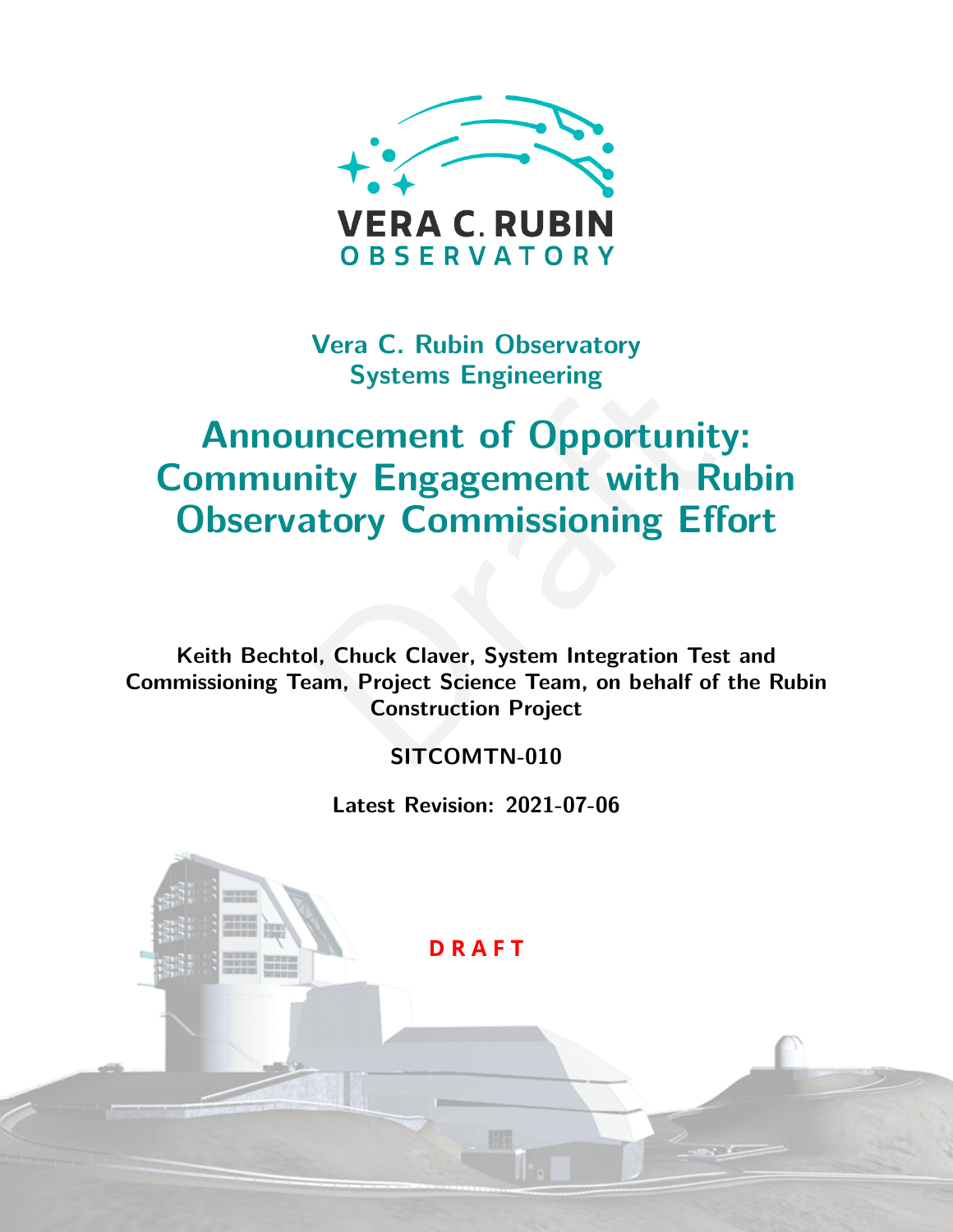

## **Abstract**

The Vera C. Rubin Observatory invites members of the US and Chilean LSST science communities to join the Project Commissioning Team in order to make value-added contributions that facilitate an efficient transition into LSST Operations. In this Announcement of Opportunity (AO) we include descriptions of its purpose, examples of value-added contributions, terms and conditions for participation, and the process to respond to this AO via submitted Letters of Interest (LOIs).

I value-added contribution via this program is of order 13<br>
i. will likely be distributed across a larger number of indi-<br>
inized into discrete groups of like interests and skills, and<br>
sociated with this AO is limited, an The anticipated total value-added contribution via this program is of order 15-20 FTE of effort. This effort will likely be distributed across a larger number of individuals and preferably organized into discrete groups of like interests and skills, and performed over a roughly two-year period that includes calendar years 2022 and 2023. Financial support associated with this AO is limited, and non-Rubin-staff members of the Commissioning Team are generally expected to have other sources of support (limited travel and local accommodation support to enable on-site work at key activity centers in Tucson, SLAC, and Chile can be made available).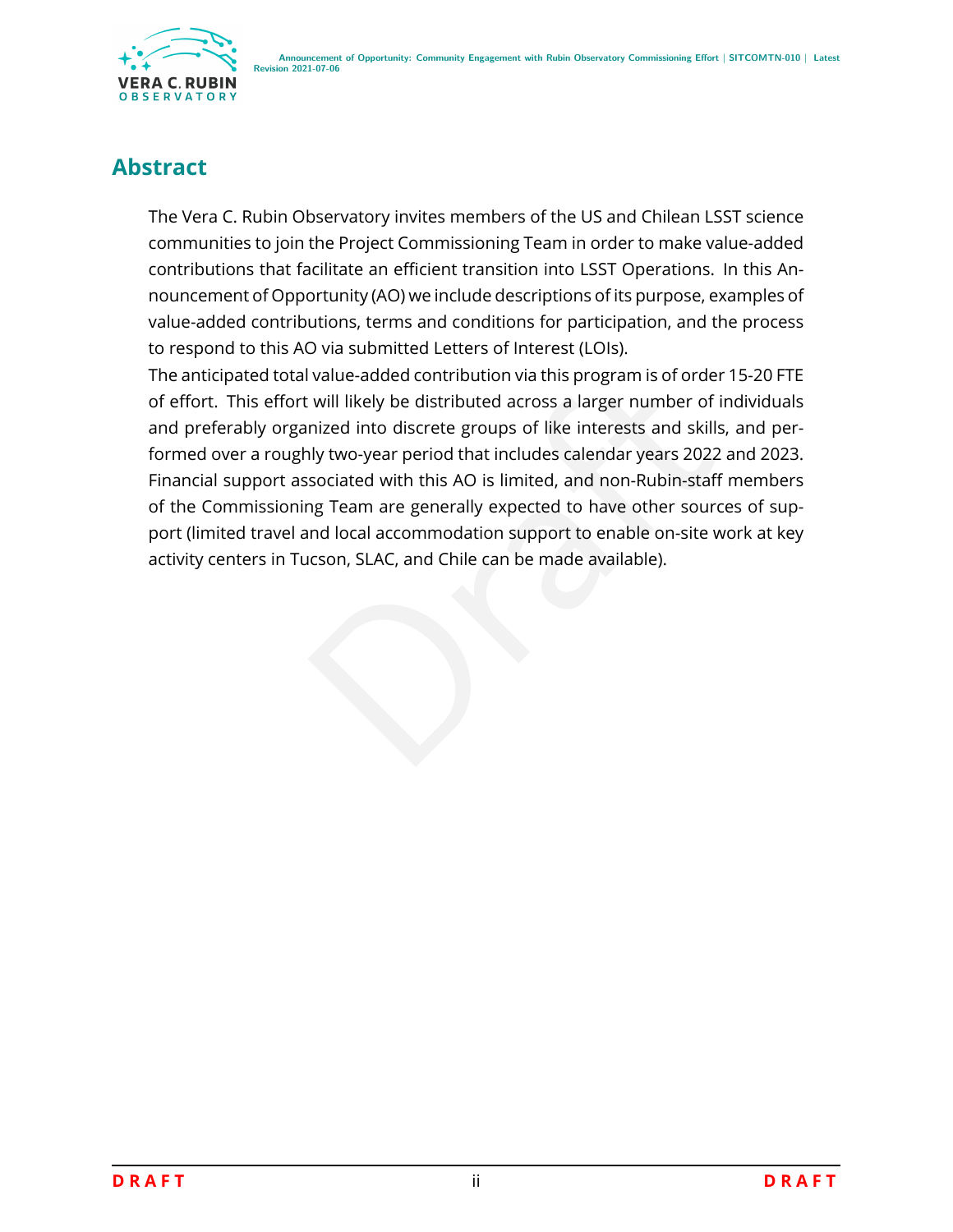

# **Change Record**

| <b>Version</b> | Date     | <b>Description</b> | Owner name    |
|----------------|----------|--------------------|---------------|
|                | YYYY-MM- | Unreleased.        | Keith Bechtol |
|                | DD       |                    |               |

*Document source location:* <https://github.com/lsst-sitcom/sitcomtn-010>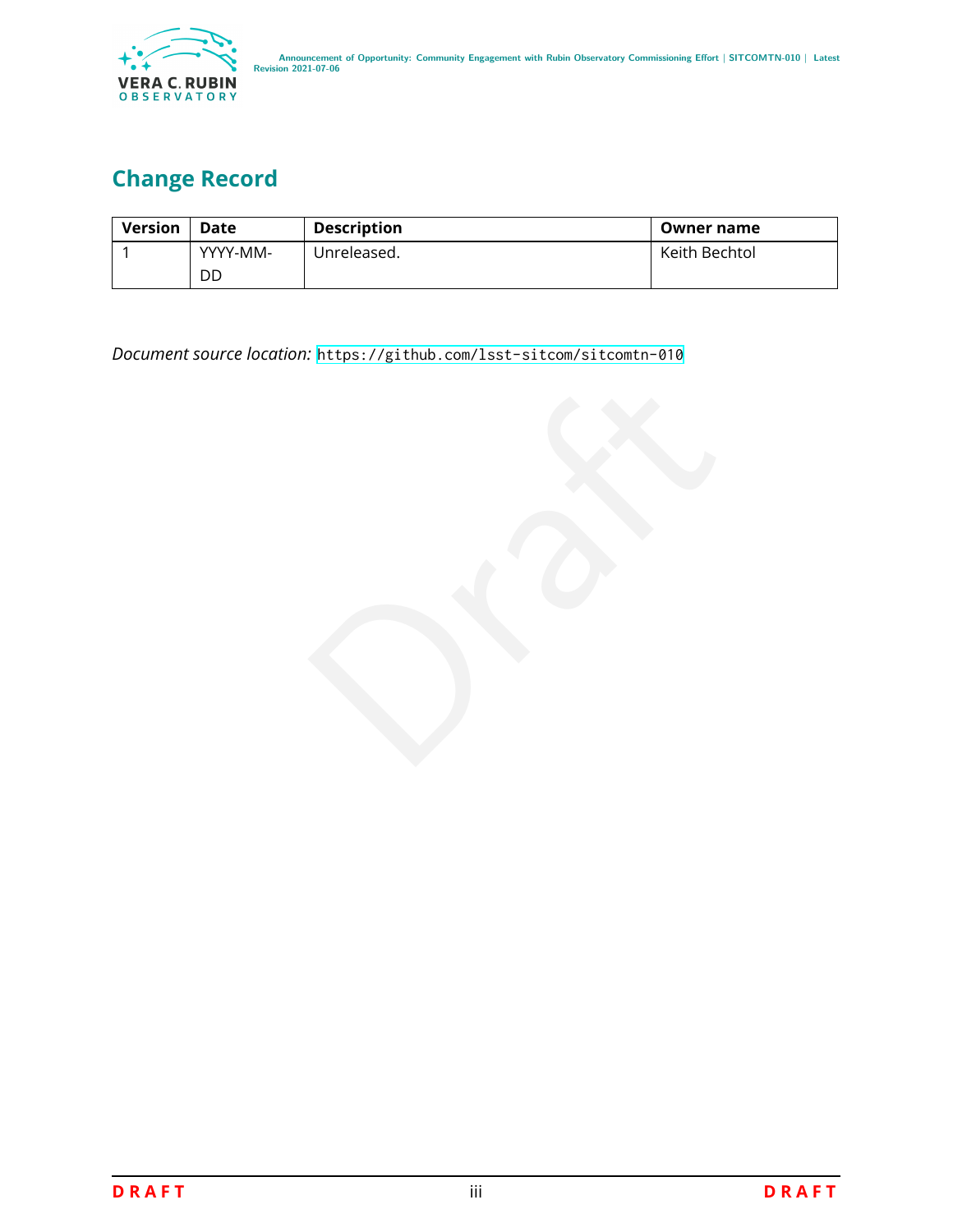

### **Contents**

| <b>1 Executive Summary</b>                                          | 1              |
|---------------------------------------------------------------------|----------------|
| 2 Purpose                                                           | 1              |
| 3 Examples of Value-Added Contributions                             | $\overline{2}$ |
|                                                                     | 3              |
| 3.2 Ex Officio Members of the Commissioning Team                    | 6              |
| 4 Terms and Conditions for participation in the Commissioning Team  | $\overline{7}$ |
|                                                                     | $\overline{7}$ |
|                                                                     | 9              |
|                                                                     | 10             |
| 4.4 Publication policy statement for using commissioning data       | 10             |
| 5 Responding to this AO                                             | 12             |
|                                                                     | 12             |
| 5.2 Timeline for Letter of Interest (LOI) submission and evaluation | 12             |
|                                                                     | 13             |
| 5.4 Elements for a Letter of Interest (LOI) response to this AO     | 13             |
|                                                                     | 14             |
|                                                                     | 14             |
|                                                                     | 15             |
| A Appendix: Data Previews from Commissioning                        | 16             |
| <b>B</b> References                                                 | 17             |
| <b>C</b> Acronyms                                                   | 18             |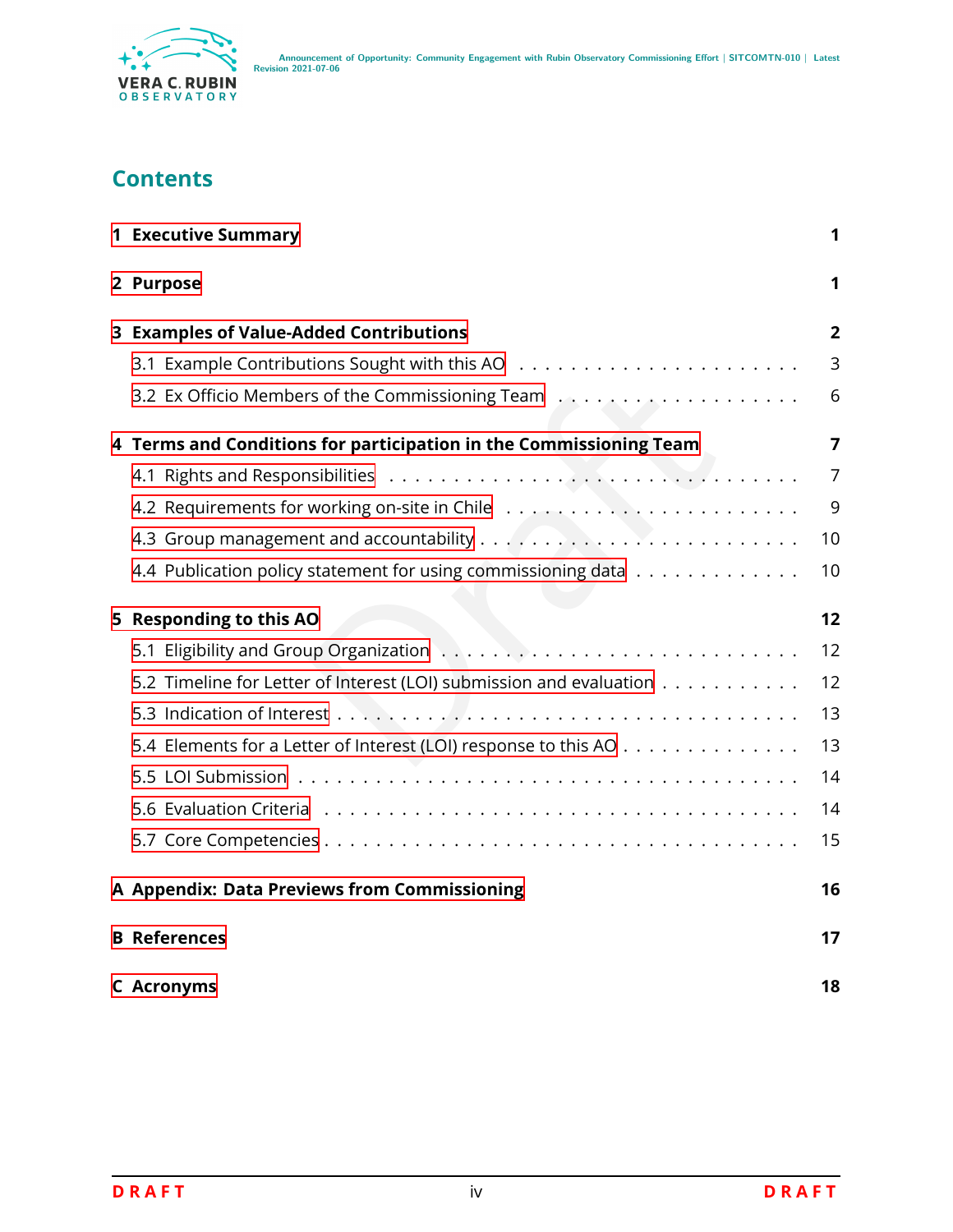

## **Announcement of Opportunity: Community Engagement with Rubin Observatory Commissioning Effort**

## <span id="page-4-0"></span>**1 Executive Summary**

The Vera C. Rubin Observatory invites members of the US and Chilean LSST science communities to join the Project Commissioning Team in order to make value-added contributions that facilitate an efficient transition into LSST Operations. In this Announcement of Opportunity (AO) we include descriptions of its purpose, examples of value-added contributions, terms and conditions for participation, and the process to respond to this AO via submitted Letters of Interest (LOIs).

minissioning reammotour to make value-added contrinuation into LSST Operations. In this Announcement of (<br>ions of its purpose, examples of value-added contributipation, and the process to respond to this AO via submi<br>ne-ad The anticipated total value-added contribution via this program is of order 15-20 FTE of effort. This effort will likely be distributed across a larger number of individuals and preferably organized into discrete groups of like interests and skills, and performed over a roughly two-year period that includes calendar years 2022 and 2023. Financial support associated with this AO is limited, and non-Rubin-staff members of the Commissioning Team are generally expected to have other sources of support (limited travel and local accommodation support to enable on-site work at key activity centers in Tucson, SLAC, and Chile can be made available).

## <span id="page-4-1"></span>**2 Purpose**

The Rubin Observatory Construction Project is entering its system integration and commissioning phase. The Project seeks to enhance the capabilities of the existing Commissioning Team by inviting US and Chilean members of the science community to work directly alongside Rubin Observatory staff as members of the Commissioning Team on specific tasks that will accelerate and enhance an efficient transition to LSST operations. Our goal with this AO is to integrate expertise from the community to enhance and diversity of the Project's planned commissioning effort and thereby provide added value. The anticipated total value-added contribution via this program is of order 15-20 FTE of effort. This effort will likely be distributed across a larger number of individuals and preferably organized into discrete groups of like interests and skills, performed over a roughly two-year period that includes calendar years 2022 and 2023 (this will apply to Builder status). Eligibility and group organization are discussed in Section [5.1](#page-15-1). Examples of added-value contributions are listed in Section [3.](#page-5-0) This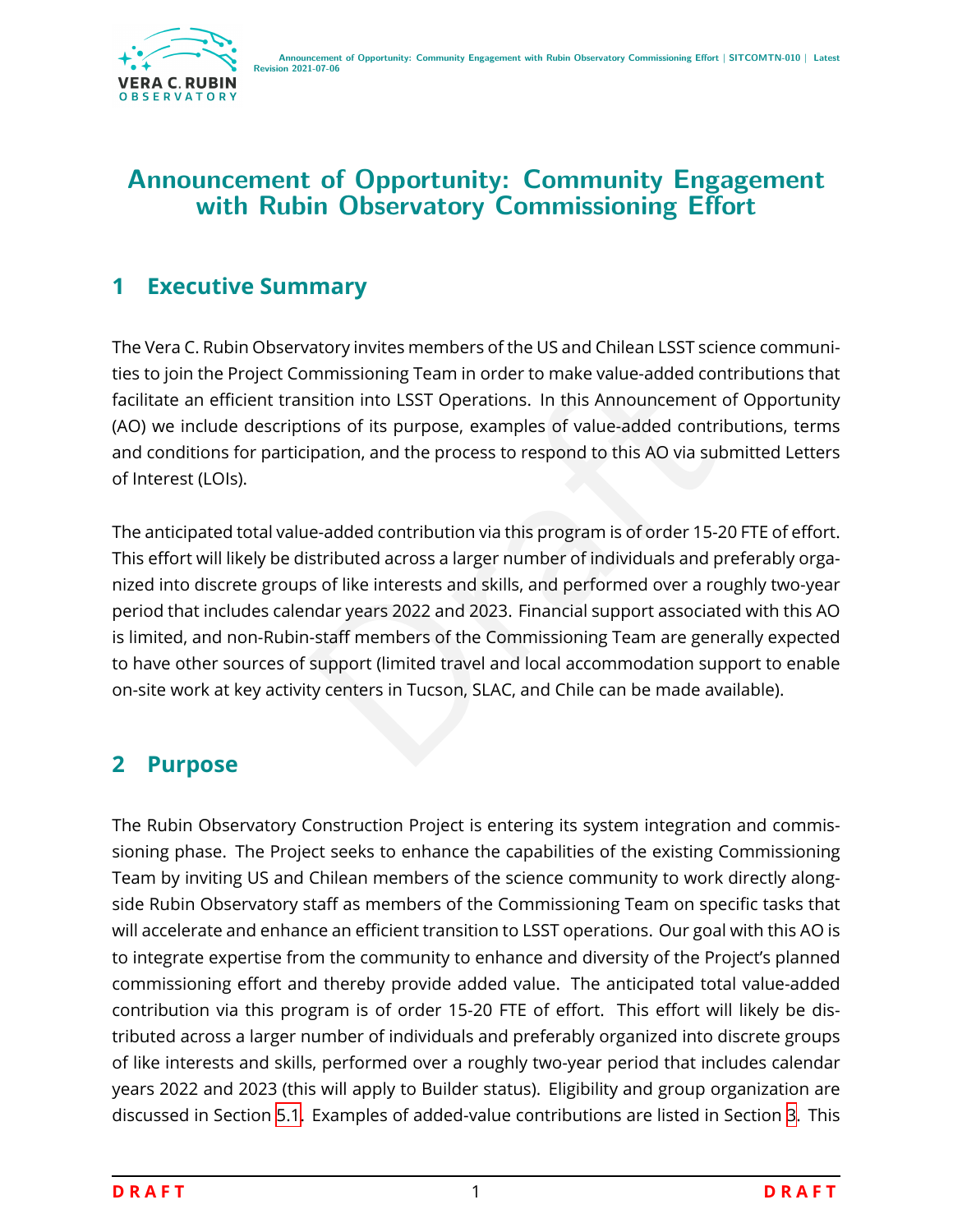joint effort between Project staff and community will help provide a deeper understanding of the performance and characteristics of the Rubin Observatory as it enters into the operations phase.

data for US and Chilean scientists and international LSS1<br>
De community) to help them prepare for science and to p<br>
ack to Rubin Observatory, as well as to provide practice<br>
re and support major data releases. In contrast, This AO has a distinct focus from other interactions between Rubin Observatory and the science community around commissioning data. The Rubin Operations Team plans to provide access to commissioning data prior to the first formal LSST Data Release (DR1) in the form of a series of Data Previews (DPs; Appendix [A\)](#page-19-0). The Data Previews are intended to provide access to commissioning data for US and Chilean scientists and international LSST data rights holders (the LSST science community) to help them prepare for science and to provide technical and scientific feedback to Rubin Observatory, as well as to provide practice for the Operations Team to prepare and support major data releases. In contrast, this AO is issued by the Rubin Construction Project and defines a mechanism for making specific value-added contributions to the commissioning effort on a more rapid timescale in direct collaboration with Rubin Observatory staff as members of the Commissioning Team. The deep level of engagement described in this AO comes with specific rights and responsibilities, as outlined in Section [4.1](#page-10-1). Working in the Commissioning Team offers direct experience with and deep understanding of the full chain from observations to final data products and data access tools that will be released to the science community, including the hardware, image properties, and Science Pipeline algorithms. Through their efforts, the new members will be contributing to the readiness of Rubin Observatory to deliver its science products to the global Rubin community.

The Project will not rely on the contributions from non-Rubin-staff team members to fulfill core construction requirements and operational readiness criteria. The intent for these contributions is to add value to the commissioning effort as given by examples below. No papers presenting novel scientific results may be posted/submitted by anyone before the associated Data Preview release date. The focus of the commissioning effort is on demonstrating operational readiness rather than realizing scientific discoveries with the commissioning data itself.

## <span id="page-5-0"></span>**3 Examples of Value-Added Contributions**

The Rubin Construction Project is scoped and has been planned to verify the set of systemlevel requirements listed in the LSST System Requirements [\[LSE-29](#page-21-1)] and Observatory System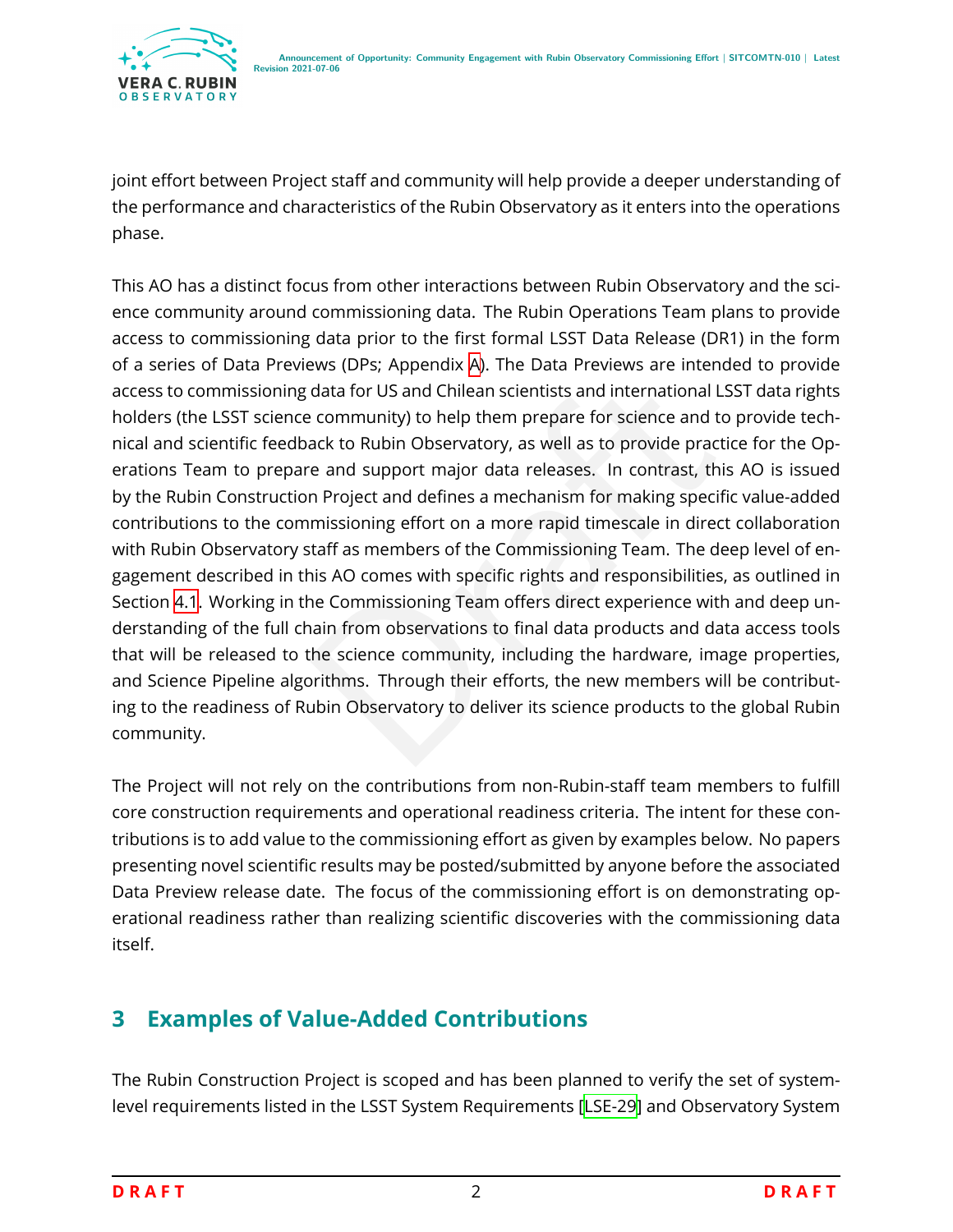Specifications[[LSE-30](#page-21-2)] documents, and to demonstrate operational readiness as defined in the Construction Completeness and Operational Readiness Criteria[[SITCOMTN-005\]](#page-21-3).

The following set of examples of value-added contributions to the commissioning effort are intended to guide the preparation and evaluation of Letters of Intent (LOIs). When preparing the LOIs, please mention the specific areas of intended effort.

This list is not exhaustive. Additional value-added contribution areas may be possible and these concepts should be included in an initial indication of interest (see timeline) to allow iteration with the Project prior to the final LOI submission.

#### <span id="page-6-0"></span>**3.1 Example Contributions Sought with this AO**

**Example 1: Investigation and mitigation of sensor anomalies for ComCam and LSSTCam detectors** using calibration and on-sky data.

in prior to the final LOI submission.<br>
Separation of interest (see timelial prior to the final LOI submission.<br>
Nutions Sought with this AO<br>
In and mitigation of sensor anomalies for ComCam an<br>
Separation of sensor anomali **Example 2: Contributions to the integration, testing, and scientific validation of calibration systems** such as the Auxiliary Telescope (AuxTel), Collimated Beam Projector (CBP), and Multi-site All-Sky CAmeRA (MASCARA).

**Example 3: Absolute photometric calibration.** Includes connecting external observations, modeling, and synthetic photometry with Rubin Observatory observations of spectrophotometric standards. Includes utilizing other surveys to investigate the calibration of the internal LSST photometric system relative to an external absolute scale.

**Example 4: Technical and scientific analyses of on-sky commissioning data to inform the initial LSST observing strategy** – in particular, the optimization of dithers in the Deep Drilling Fields and Wide Fast Deep survey, evaluation of two snaps versus one snap in a visit, exploring technical constraints of specialized survey modes, etc. For example:

- Given two dither patterns evaluate the systematic limits of key parameters which dither patterns would suppress instrument artifacts such as scattered light and internal optical glints?
- Explore cadence optimization in less than ideal (e.g. bright time) conditions
- Cadence optimization during twilight at the beginning and end of night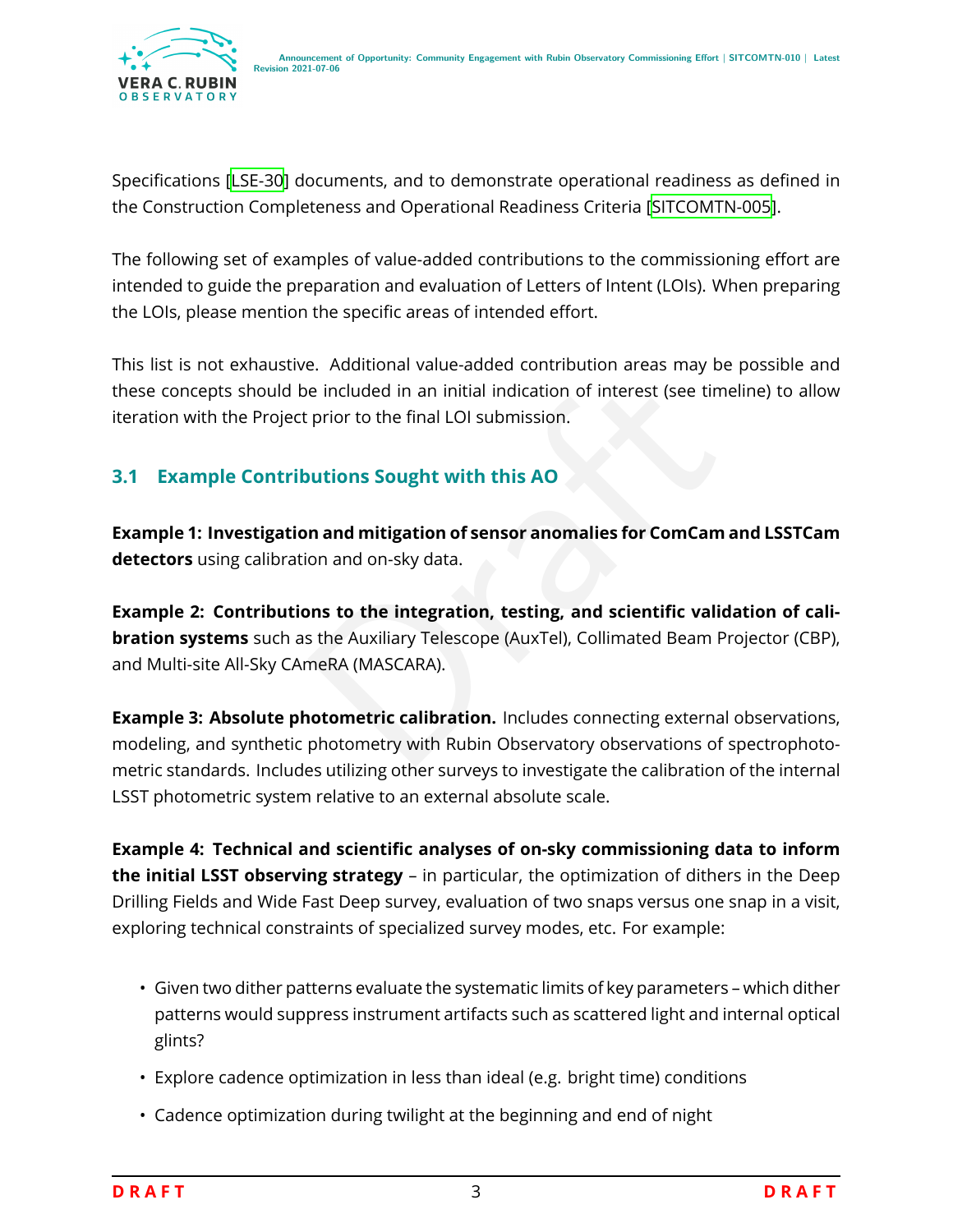

This effort is of a more tactical / technical optimization / fine-tuning nature and is distinct from the strategic planning underway through the [Cadence White Paper](https://www.lsst.org/content/survey-cadence-notes-2021) effort and [Survey Cadence](https://www.lsst.org/content/charge-survey-cadence-optimization-committee-scoc) [Optimization Committee](https://www.lsst.org/content/charge-survey-cadence-optimization-committee-scoc) (SCOC).

**Example 5: Anomaly analysis of the Engineering Facility Database.** This example analysis is meant to apply Machine Learning/Deep Learning and other AI or statistical approaches to search for otherwise undetected anomalies in the system performance and telemetry and correlate these with properties of the image data and catalog parameters.

**Example 6: Extended analysis to characterize system performance at the margins of operational parameter space.** Over the course of commissioning the Telescope and Camera will be operated over a wide range of environmental conditions. This example analysis is meant to characterize the multiple performance metrics, of both scientific and technical types, and to correlate these metrics with environmental parameters (e.g., atmospheric seeing, sky brightness, humidity, outside temperature, wind speed and direction).

**Inalysis to characterize system performance at the**<br> **space.** Over the course of commissioning the Telescope a<br>
wide range of environmental conditions. This example<br>
emultiple performance metrics, of both scientific and t **Example 7: Evaluation of operational configurations of the observatory to determine optimum performance.** The Rubin Observatory has been designed with many degrees of freedom built in, in order to optimize system performance responding to different observing conditions. This example is meant to explore and analyze the optimal operational parameters (e.g., mirror support systems, telescope mount dynamics, camera electronics, dome wind screen, in-dome temperature control) to determine the appropriate configurations and procedures in the multi-dimensional parameter space for the as-built system.

**Example 8: Development of image and catalog visualization tools,** including capability to interactively explore and ?drill-down? into the data. Full focal plane image visualization. Visualization of telemetry and trending of technical and scientific performance. Contributions in this area could potentially expand upon, use and be implemented within the planned functionality of the Rubin Science Platform.

**Example 9: Algorithm development and testing for the Rubin Science Pipelines,** specifically instances where Rubin Data Management is implementing algorithms into the science pipelines that are being collaboratively developed with the community. Contributions in this topic could include testing, iterative development, and optimization of parameters using onsky data for such algorithms.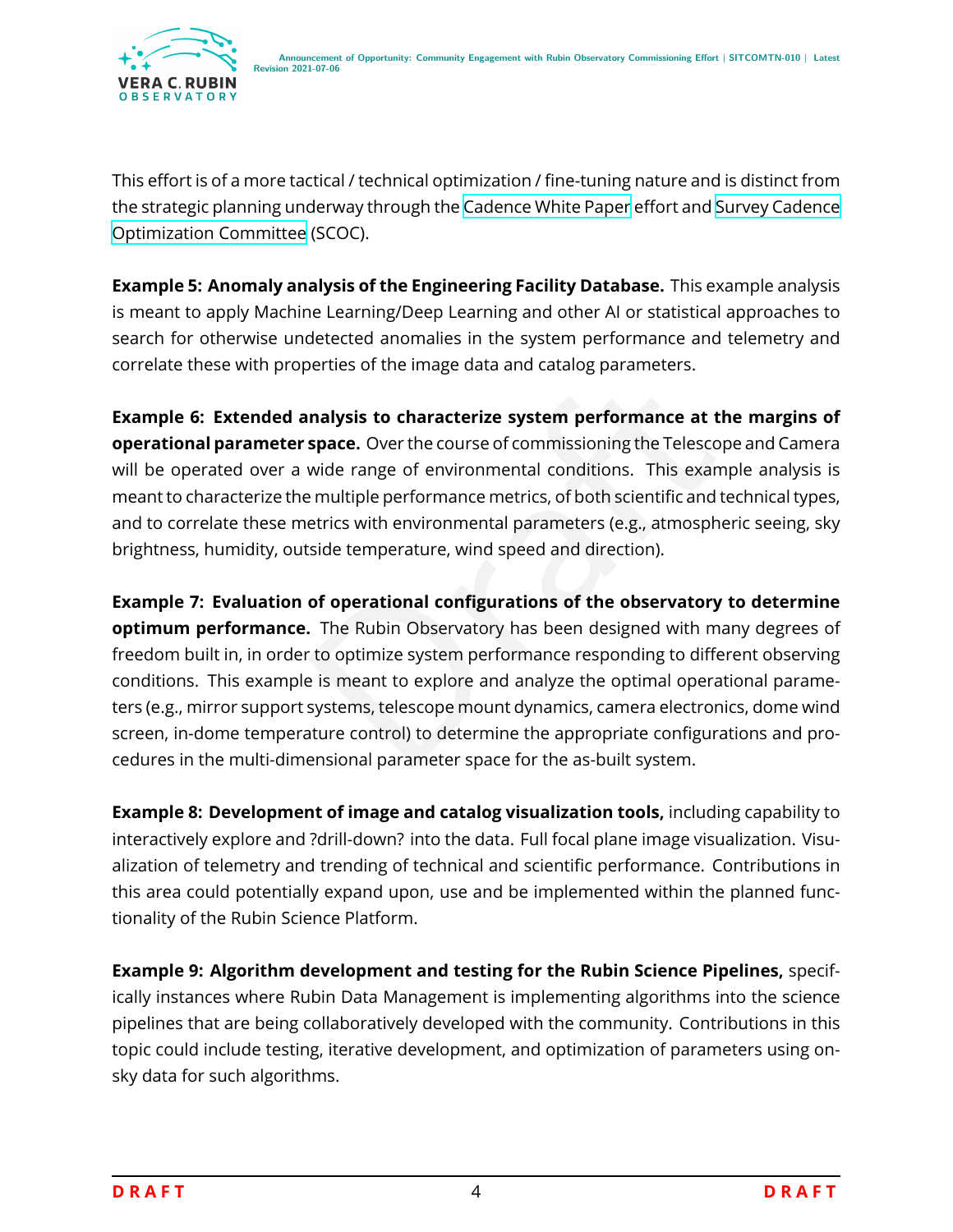#### **Example 10: Science validation and characterization of object detection, deblending, and interaction with background modeling.** This includes but is not limited to:

- Effects of ghost light from bright stars on faint stellar photometry and galaxy shape estimation
- Effects of diffuse scattered light on faint stellar photometry and galaxy detection
- Impacts of variable image quality on object detection, deblending, and measurement
- Crowded field photometry
- Preservation of low surface brightness objects in the data processing
- Characterization and impacts of Galactic cirrus

Image quality on object detection, deblending, and mea<br>
ometry<br>
surface brightness objects in the data processing<br>
alidation of stray and scattered light mitigation and<br>
th background modeling and the detection/photometry<br> **Example 11: Science validation of stray and scattered light mitigation and modeling,** including interactions with background modeling and the detection/photometry of low surface brightness features. For example, develop a predictive numerical model of ghost images from a bright source at an arbitrary position in the full field of view to reduce background modeling systematics.

**Example 12: Science validation of template generation and difference imaging.** Photometric accuracy of difference image analysis in complex environments and across a range of observing conditions. Studies of the variation of performance with respect to properties of templates. Validating the detection and measurement of known transient, variable, and moving objects.

**Example 13: Science validation using survey metadata maps.** Includes geometric survey coverage and survey property statistics represented as spatial maps over the observed footprint. Maps and analysis will be done using existing Rubin Observatory software or extensions thereof. Part of this work will include the validation of sky maps of distributions of environmental conditions during observations, data properties, along with computed performance metrics.

**Example 14: Observing support.** Contributions to daytime and nighttime summit operations; optimization and documentation of processes and procedures. See prerequisites and expectations described in Section [4.2](#page-12-0) .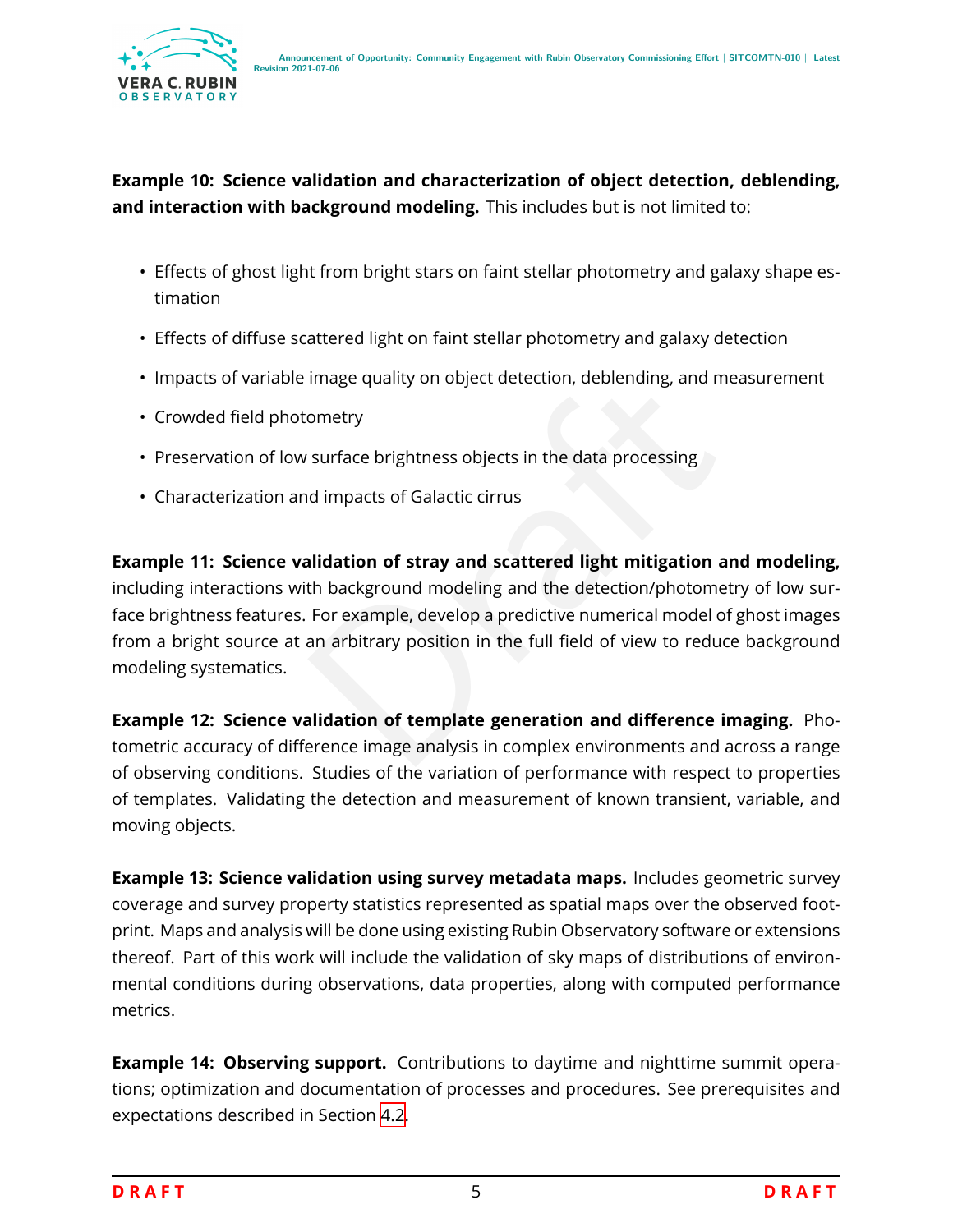**Example 15: Developing user-oriented documentation of science pipelines, data access services, and operational procedures,** including the development of tutorials through the Rubin Science Platform.

**Other:** Additional scientific validation and characterization studies that will improve understanding of the as-built system and enhance early operations are invited. Proposals of this type should specifically address the timeliness of the value-added contribution and relevance for advancing the operational readiness of Rubin Observatory.

#### **3.2 Ex Officio Members of the Commissioning Team**

<span id="page-9-0"></span>ers of the Commissioning Team<br>
The several categories of non-Rubin-staff members of<br>
Intervally become members of the Commissioning Team<br>
Interval carry out responsibilities associated with their desig<br>
gories do NOT need In this section, we describe several categories of non-Rubin-staff members of the Science Community who will automatically become members of the Commissioning Team in order for them to more efficiently carry out responsibilities associated with their designated roles. Individuals in these categories do NOT need to respond to this AO. Contributions from Ex Officio members of the Commissioning Team do not count toward the envisioned 15-20 FTE of effort associated with this AO.

Members of selected Commissioning Alert Broker Teams. Alert brokers are third-party services provided by the community. While Rubin is not responsible for the commissioning of the brokers, Rubin staff will work with the five or more selected broker teams to ensure that they can be commissioned and are ready for receiving and distributing the LSST alert stream at the start of LSST operations. All members of the five selected broker teams automatically become Commissioning Team members.

Members of the selected photometric redshift teams. These members guide implementation and perform science validation for photometric redshift estimators. All members of the selected photometric redshift teams automatically become Commissioning Team members. See [DMTN-049](#page-21-4) for the roadmap for selecting and validating one or more photo- $\it z$  estimators for the LSST Object catalog.

Members of the Survey Cadence Optimization Committee (SCOC) will become members of the Commissioning Team in order to synthesize technical input and guide analyses that will inform decisions regarding the initial LSST observing strategy.

International In-kind Contributor Teams with responsibilities directly related to commission-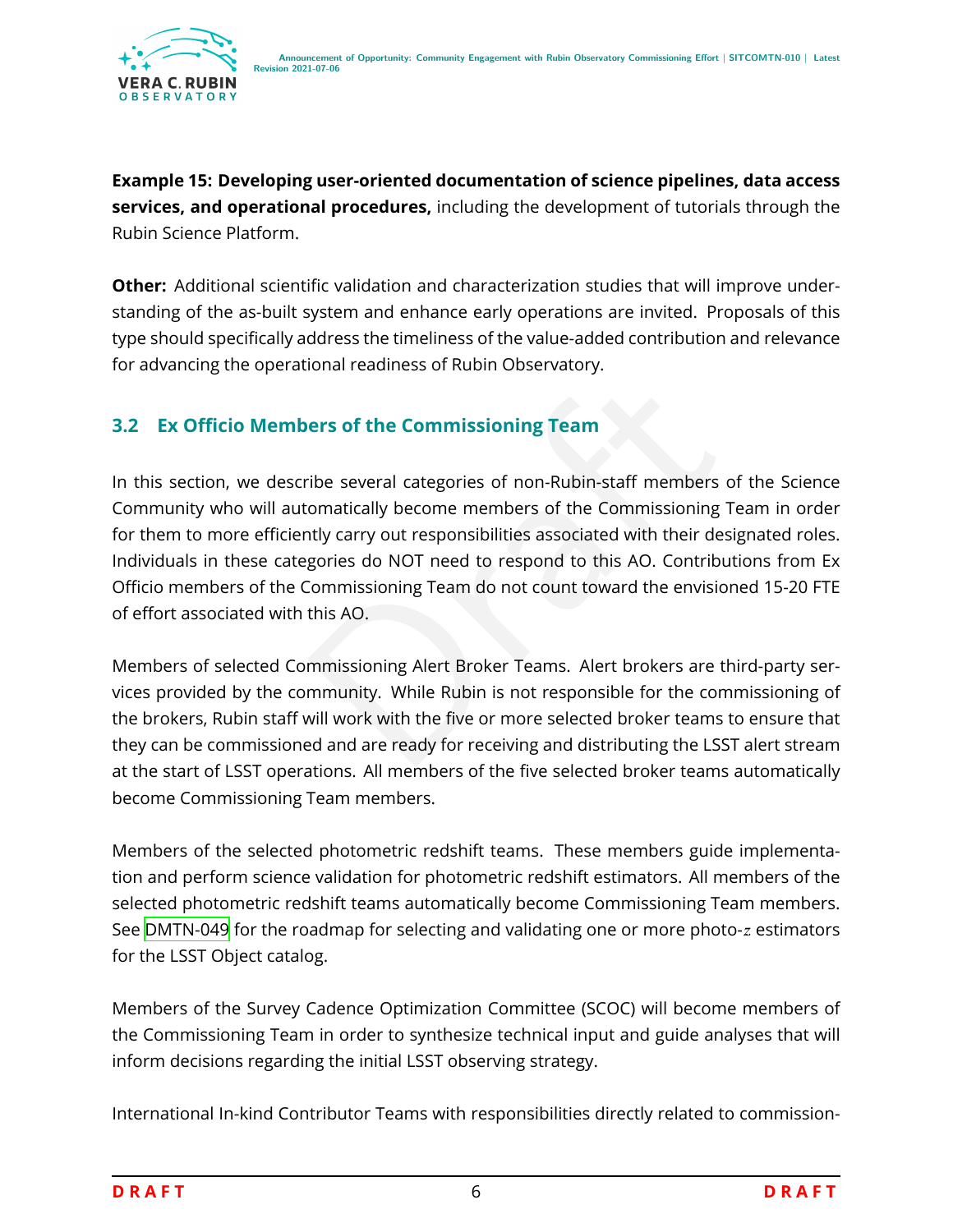

ing will automatically become members of the Commissioning Team.

Groups who have already been performing work directed by the Project under collaborative or contracted efforts and who have made material contributions to construction effort will continue to be members of the Commissioning Team.

# <span id="page-10-0"></span>**4 Terms and Conditions for participation in the Commissioning Team**

Participation as a Commissioning Team member will be based on assessed value-added and capabilities to complement the existing Rubin Observatory Commissioning Team. By its nature, commissioning a complex system like the Rubin Observatory comes with many unknowns, therefore it is required that the team remain flexible in their assignments as the commissioning process unfolds.

issioning Team member will be based on assessed value<br>ent the existing Rubin Observatory Commissioning Team<br>complex system like the Rubin Observatory comes wit<br>required that the team remain flexible in their assignm<br>unfold The Project reserves the right to decline any group's or individual's offer for any reason. The Project can decide to terminate a group's or person's role on the team status at any time due to poor performance or undue overhead. The Project will not rely on the contributions from non-Rubin-staff team members to fulfill the core commissioning requirements to the Operations Readiness Review and the federal funding agencies. Non-Rubin-staff Commissioning Team members will be providing value-added contributions to extend the basic commissioning scope.

Financial support associated with this AO is limited, and non-Rubin-staff members of the Commissioning Team are generally expected to have other sources of support. Limited support for travel to enable on-site work in Chile, Tucson, and at SLAC can be made available. Funds can also be made available to support accommodations while work is conducted at the Chile Summit site. Specifics will be negotiated on an individual basis.

#### <span id="page-10-1"></span>**4.1 Rights and Responsibilities**

1. Science Community members who become members of the Commissioning Team via this AO will have the opportunity and the expectation to collaborate directly with the Project staff on Rubin commissioning efforts, together with all the associated work expe-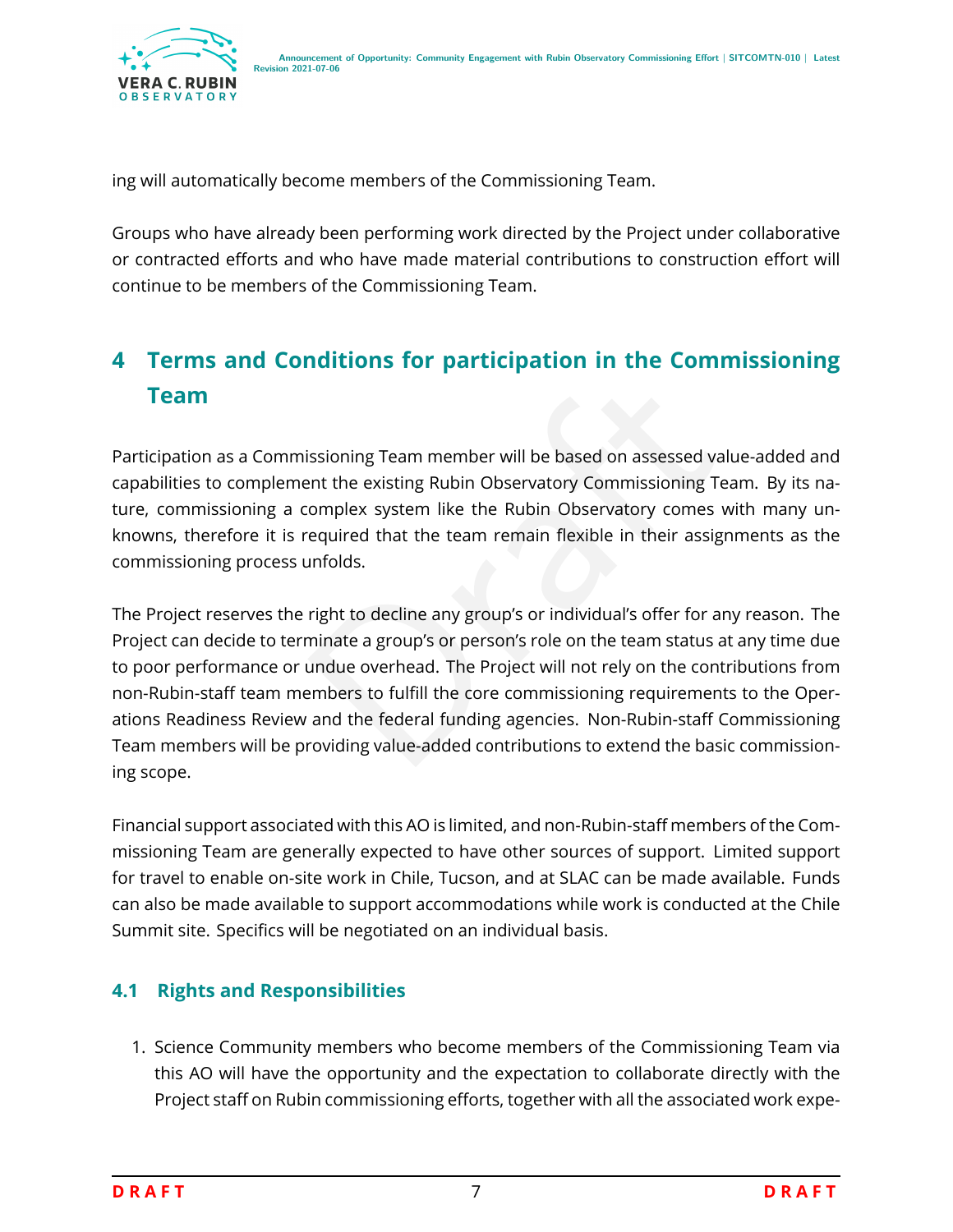

rience and training opportunities entailed, as well as potential to enhance the scientific reach of LSST data for the benefit of the broad Rubin community. Participants agree to conduct work assignments from the Project with a defined scope and schedule for delivery. These work assignments will be "value-added" contributions with respect to Project requirements from the federal funding agencies for Operations Readiness (see examples in Section [3\)](#page-5-0). Each non-Rubin-staff member/group of the Commissioning Team will be assigned a functional point of contact within the Project to help integrate their efforts.

- 2. Submitted LOIs (Section [5](#page-15-0)) will be used as the basis for formally signed agreements (Memoranda of Understanding; MOUs) between the Rubin Observatory Construction Project and each individual/group that is selected to participate in commissioning activities. The MOUs will be assessed and re-evaluated on a yearly basis to ensure that the goals and responsibilities of both the Project and the participants are being met.
- 3. All Commissioning Team members will have full unfettered access to all commissioning data products as soon as they are acquired.
- ection 5) will be used as the basis for formally signed anderstanding; MOUs) between the Rubin Observatory C<br>dividual/group that is selected to participate in commissil<br>li be assessed and re-evaluated on a yearly basis to 4. All members of the Commissioning Team agree to a set of publication policies (Section [4.4\)](#page-13-1). In particular, no scientific publication based on the commissioning data shall be made prior to that data being released to the science community. Technical publications will be allowed (see below). All Commissioning Team members are eligible to become co-authors on publications to which they contribute, including the series of planned Rubin Observatory Construction Papers.
- 5. Contributions to the commissioning effort performed under the direction of the Project count towards the attainment of Builder status[[RDO-013\]](#page-20-1).
- 6. Commissioning Team members are expected to use approved Project tools and processes for communication, data access and analysis, documentation, software development, work management, etc. For example, nearly all high-level science analysis tasks will use Python programming language, and many will make use of the Rubin Software Stack and Rubin Science Platform. Training opportunities will be provided by the Project to increase proficiency with these tools.
- 7. All source code created by Rubin Observatory Data Management is publicly-available open source and carries an Open Source Initiative (OSI)-approved license. All software developed for the commissioning effort is expected to follow the Project?s open source policy. There may be some situations in which science validation analyses making use of private software developed outside the commissioning context are deemed sufficiently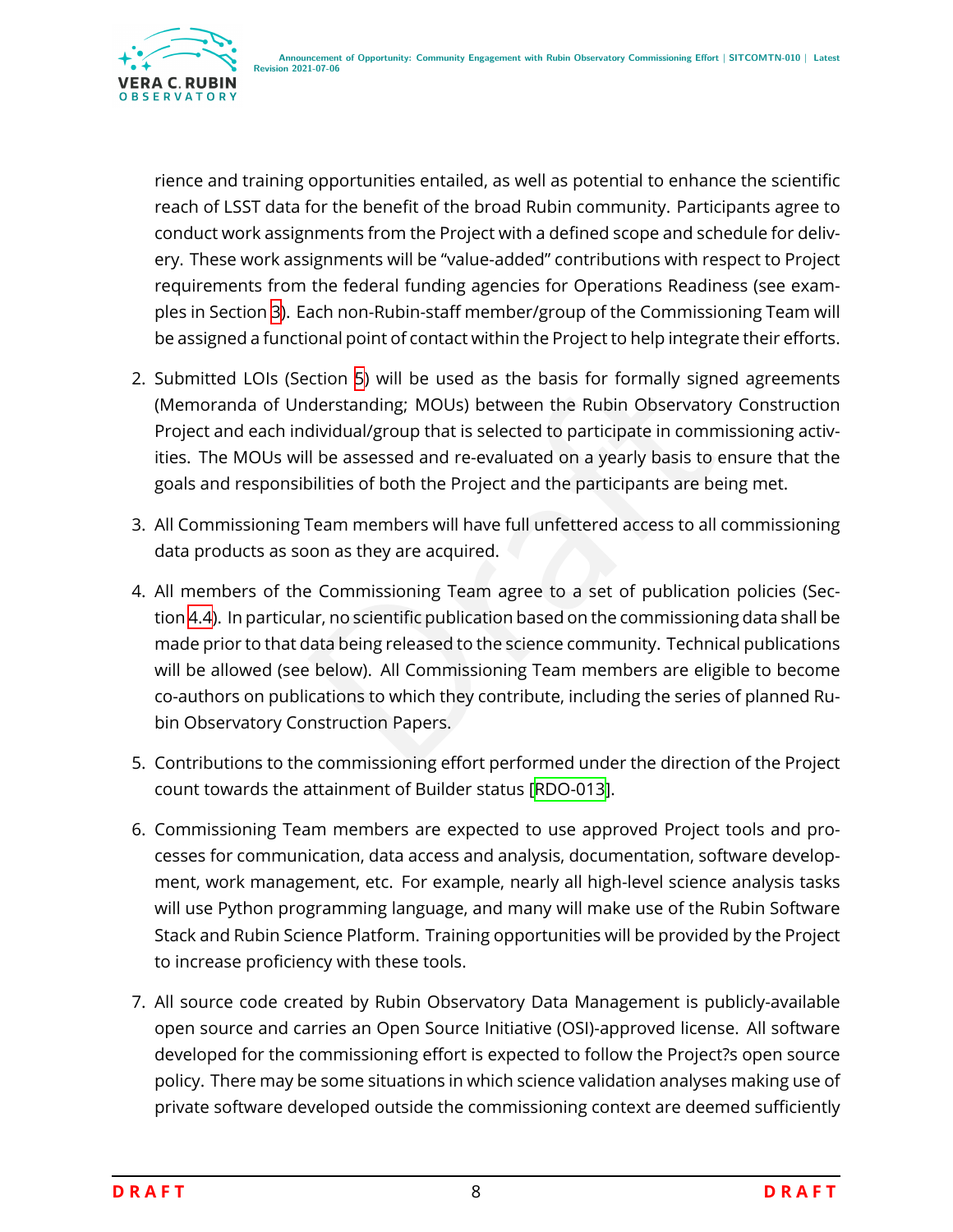

valuable to the commissioning effort that an exception may be granted by the Project Director.

- 8. Depending on their assigned task(s), some participants may be expected to spend extended periods at one of three primary Rubin Observatory sites: 1) Chile – either La Serena and/or Cerro Pachón (see additional requirement below); 2) Rubin Observatory offices in Tucson; and 3) the US Data Facility located at SLAC. In addition, participants will be invited to attend periodic workshops, bootcamps, and/or meetings for training and focused working sessions. It is expected that remote participation in these events will also be possible in cases where the work can be completed remotely.
- be in cases where the work can be completed remote participation in the in cases where the work can be completed remotely.<br>
d commitment for non-Rubin-staff members of the Con<br>
2 to 0.5 full time equivalent (FTE) averaged 9. The typical expected commitment for non-Rubin-staff members of the Commissioning Team is roughly 0.2 to 0.5 full time equivalent (FTE) averaged across the members of collaborating groups over the calendar years 2022 and/or 2023. For university faculty, this expected level of commitment should be interpreted as roughly 20% of research time during these years. The exact timing of effort might be variable according to needs to respond to emergent issues.
- 10. Members of the Commissioning Team are expected to follow guidance regarding types of internal communications and information that may be shared with the wider Rubin community.
- 11. All members of the Commissioning Team are expected to follow [professional standards](https://www.lsst.org/scientists/codes-of-conduct) [of conduct](https://www.lsst.org/scientists/codes-of-conduct) adopted by the Project.
- 12. Science validation and characterization investigations during commissioning are specifically intended to optimize operational efficiency of the observatory, and to enhance delivered data quality of the Data Previews and LSST DR1. Members of the Commissioning Team should strive for collaborative and collegial interactions that benefit the entire Rubin Community, and to recognize the contributions of the many individuals that have contributed to the Project.

#### <span id="page-12-0"></span>**4.2 Requirements for working on-site in Chile**

It is expected that most Commissioning Team members will conduct data analysis tasks from sites other than the Rubin Observatory site in La Serena and the Cerro Pachon summit. Working on-site in Chile is intended for individuals working directly with hardware or observation support.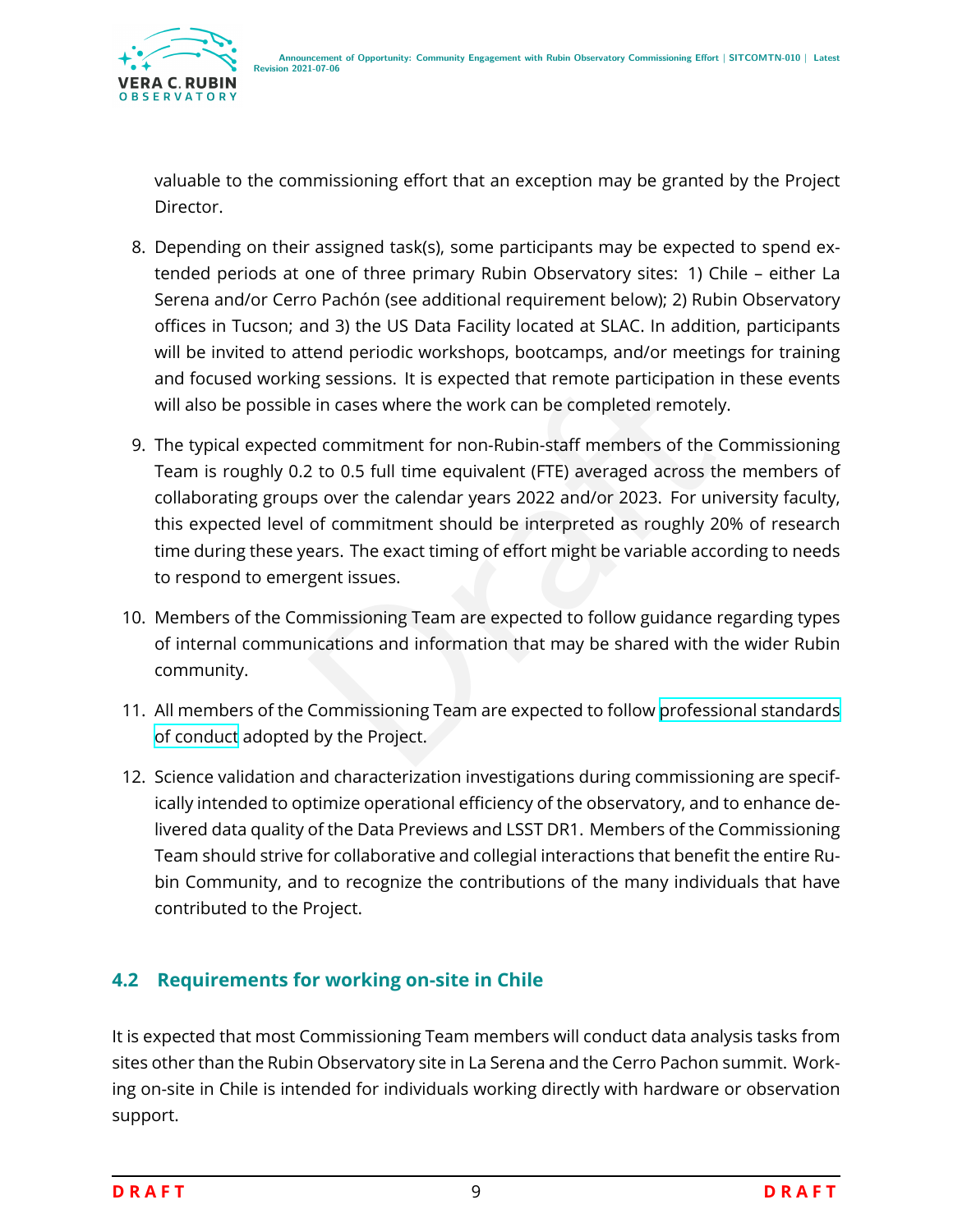

Key criteria for working on-site in Chile:

- Demonstrate a working understanding of the observing systems in Chile including but not limited to:
	- **–** Observatory Command-Control interface and scripting (Python based)
	- **–** Observational constraints given current environmental conditions
- Commit to providing 3 months remote observing support prior to scheduled time in Chile
- Willingness and ability to spend at least 3 months in Chile to support on-site observations and technical activities both on the Summit and in La Serena. This includes extended continuous periods (e.g. week or more) at the Summit Facility.

#### <span id="page-13-0"></span>**4.3 Group management and accountability**

ity to spend at least 3 months in Chile to support prior to scried<br>ties both on the Summit and in La Serena. This include<br>(e.g. week or more) at the Summit Facility.<br>**nent and accountability**<br>of this AO will have designate Each group responding to this AO will have designated a group leader who is the primary point of contact to the Rubin Observatory Project. The group leader is responsible for management of the group and for the timely completion of assigned tasks (see Section 5.1). Given potential emergent issues encountered during commissioning, and the nature of some value-added contributions as active research topics, completion of value-added contributions is intended to be on a ?best-effort? basis as the research allows. While on-boarding and task-specific training and guidance will be provided, together with access to Project communication tools and documentation resources, the Project is only able to provide limited one-on-one training and support for non-Rubin-staff members of the Commissioning Team. Participating individuals/groups should plan to prepare as needed for their specific contributions.

Participants in this AO program will be assigned to one or more teams within the larger commissioning effort, and the individuals and/or groups will be assigned a functional point of contact within the Project to help integrate their efforts.

#### <span id="page-13-1"></span>**4.4 Publication policy statement for using commissioning data**

All members of the Commissioning Team will follow the publication policies of the Rubin Observatory Project, including the Rubin Data Policy [\[RDO-013\]](#page-20-1) and Rubin Project Publication policy[[LPM-162](#page-21-5)] as they apply to commissioning data.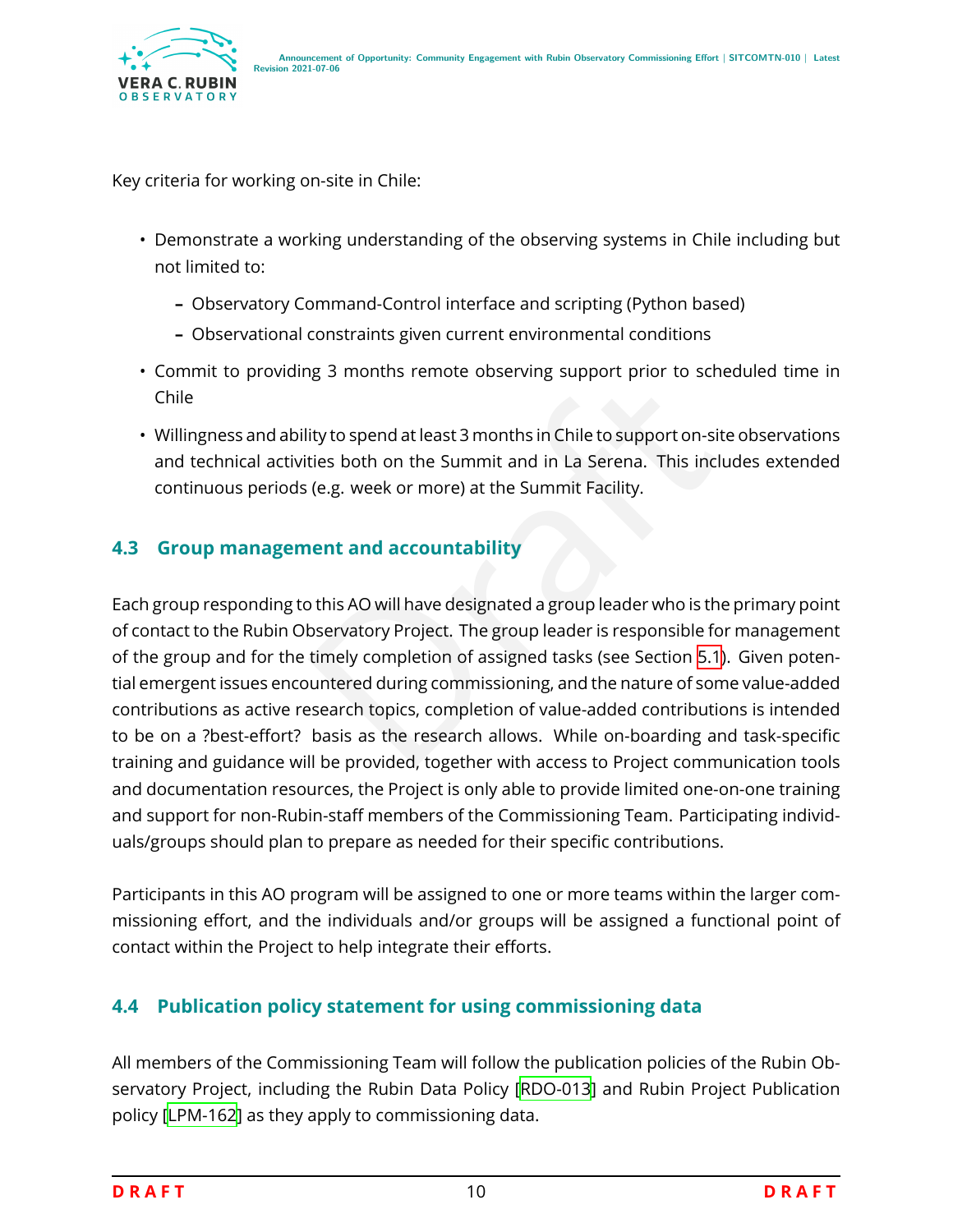

No papers presenting novel scientific results may be posted/submitted by anyone before the associated data release, which for commissioning data means the relevant Data Preview release date. The Project has authority to determine the classification of technical versus scientific papers prepared by members of the Commissioning Team. Rubin Observatory reserves the right to sanction Users who violate this policy, as described in the Rubin Data Policy [\[RDO-](#page-20-1)[013\]](#page-20-1).

The Project has planned a series of Rubin Observatory Construction Papers to describe the technical and scientific performance of the as-built system. The preparation of these papers follows the Rubin Project Publication policy. All members of the Commissioning Team are eligible to be co-authors on Rubin Observatory Construction Papers to which they contribute. The planned scope of the Construction Papers is limited to technical and scientific performance evaluation; the Construction Papers are not intended to present novel scientific results.

erformance of the as-built system. The preparation of the the Publication policy. All members of the Commissionin<br>on Rubin Observatory Construction Papers to which they<br>ne Construction Papers is limited to technical and sc The Rubin Data Policy [RDO-013] defines proprietary data products and derived data products. No proprietary data products from commissioning may be shared outside the Commissioning Team prior to the associated data release without explicit approval. The Project will define a process to approve the sharing of derived data products based on commissioning data prior to the associated data release. Any such derived data products approved for release must be presented in public forums accessible to the entire science community. There will be periods of commissioning for which specific types/subsets of proprietary as well as derived data products are embargoed and cannot be shared outside the Commissioning Team. Specific policies regarding informal communications beyond the Commissioning Team will be provided by the Project; guidance may evolve throughout the commissioning period.

All investigations of commissioning data are considered to be open to the entire Commissioning Team. Members of the Commissioning Team are welcome to initiate and contribute to additional technical papers based on commissioning data beyond the planned set of Construction Papers. Additional technical papers using commissioning data products that are submitted and/or posted prior to the associated Data Preview release date must follow the Rubin publication policy. Following the Data Preview release date, additional technical papers using internal information, data products, and/or tools that are not included in released Data Previews continue to follow the Rubin Publication Policy. The scope of these additional papers should complement the scope of the Construction papers.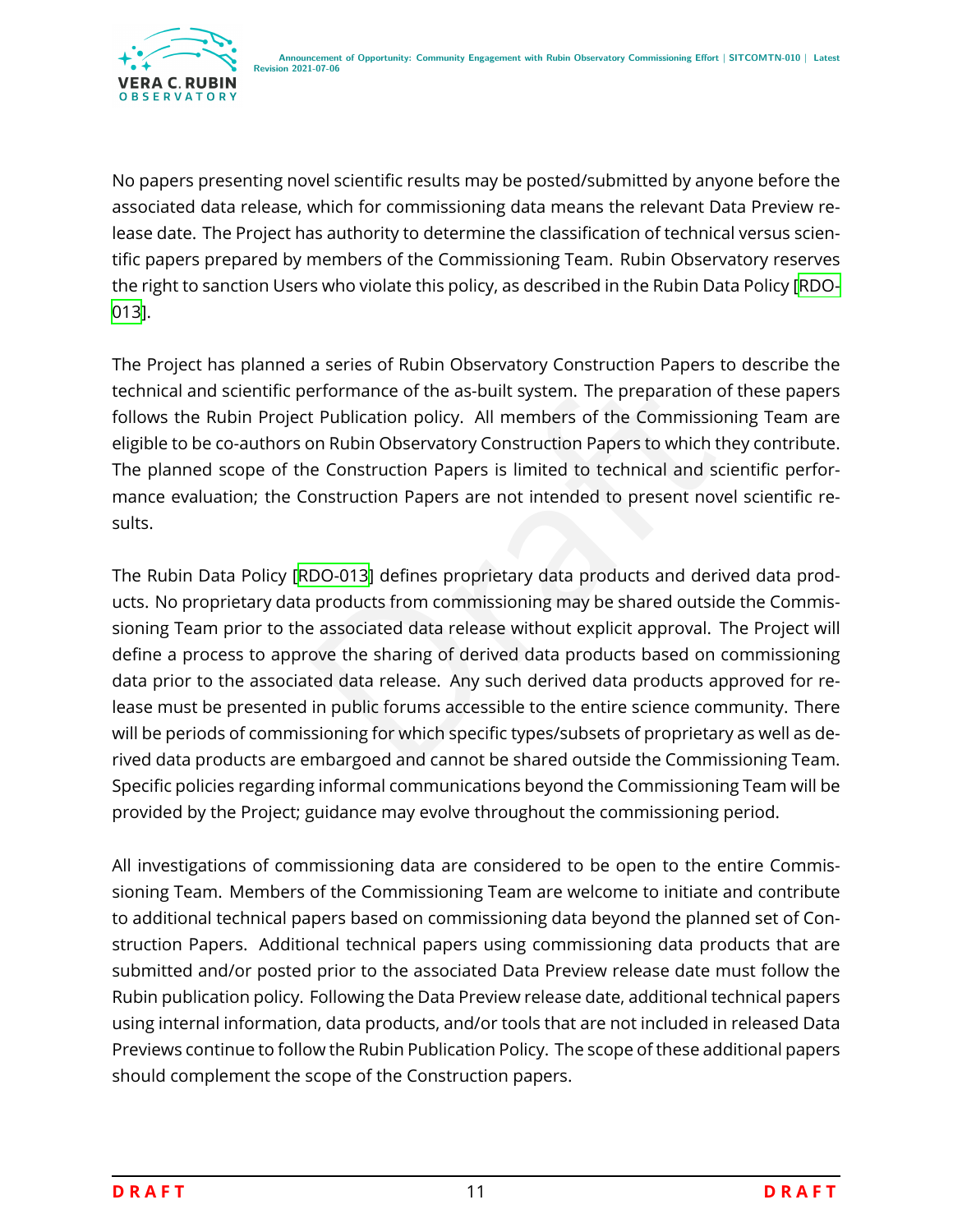

Science papers using only Rubin Observatory data from the released Data Previews follow the Rubin Data Policy[[RDO-013](#page-20-1)] and do not go through the Rubin Project publication process. For papers that substantially benefited from interactions with the Commissioning Team, authors are encouraged to invite contributing individuals to join as co-authors, as per the Rubin Publication Policy.

# <span id="page-15-0"></span>**5 Responding to this AO**

#### **5.1 Eligibility and Group Organization**

All members of the Rubin Observatory data rights community from the US and Chile [\[RDO-](#page-20-1)[013\]](#page-20-1) are eligible to respond to this AO via submitting a Letter of Intent (LOI). There was a separate process for International LSST Data Rights and In-kind Contributions that included contributions to Rubin Observatory commissioning.

<span id="page-15-1"></span>The US and the Secure of Secure 2013<br>The US and ond to this AO via submitting a Letter of Intent (LOI). The<br>The UST Data Rights and In-kind Contributions the<br>Servatory commissioning.<br>The Servatory commissioning.<br>The Servat Collaborating individuals are encouraged to submit a single LOI for their group in response to this AO. The groups may be multi-institutional. The groups may include individuals across a range of career stages. Each group must identify a leader who will serve as the primary point of contact with the Rubin Observatory Project. The group leader will ensure that tasks assigned to their group are advancing and completed on the schedule set by the Project and that the work meets the standards defined by the Project. The group leader is responsible for the day-to-day management and advising of their group (or for delegating this responsibility within the group). For each group member who does not have Principle Investigator status or is not independently funded, a supervisor responsible for their employment must sign-off on their participation in the Commissioning Team at the time of formalizing the agreement between the Rubin Project and the participating individuals.

During the process of LOI preparation and evaluation, the Project may suggest reorganization of groups (e.g., merging related efforts or breaking up large groups) to increase efficiency.

#### <span id="page-15-2"></span>**5.2 Timeline for Letter of Interest (LOI) submission and evaluation**

- **AO release:** July **XX**, 2021
- **Indication of interest via web form:** July 30, 2021 (optional)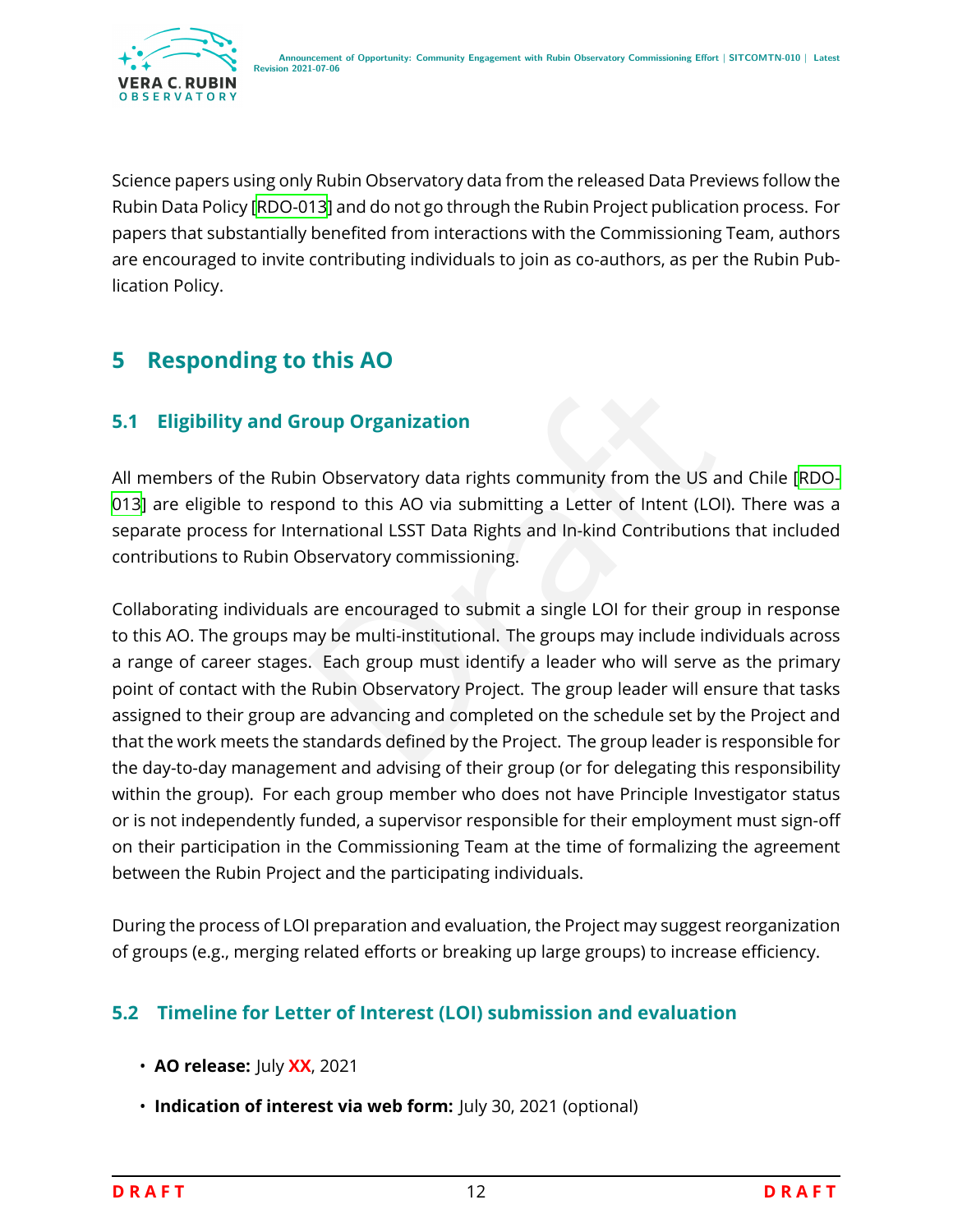

- **Project Community Workshop QA Session:** August 9-13, 2021
- **Project response regarding indication of interest:** August 30, 2021
- **Final LOI submission:** September 31, 2021
- **Project response to LOIs and formalization of agreements:** December 2021
- **Engagement with Commissioning Team begins:** first quarter 2022

is AO as stated as a one-time cycle for engagement by<br>the need and/or opportunities present themselves, the<br>nouncement of Opportunity in 2022.<br>**erest**<br>dering to submit an LOI are invited to indicate their inter<br>ll collect The Project considers this AO as stated as a one-time cycle for engagement by the US and Chilean communities. If the need and/or opportunities present themselves, the Project may issue a similar second Announcement of Opportunity in 2022.

#### <span id="page-16-0"></span>**5.3 Indication of Interest**

Groups/individuals considering to submit an LOI are invited to indicate their intent via a brief webform. The Project will collect these submissions and provide brief feedback to the groups/individuals.

#### <span id="page-16-1"></span>**5.4 Elements for a Letter of Interest (LOI) response to this AO**

Letters of Interest (LOI) should address the following topics under separate section headings. An LOI template is provided **here**. The expected length of an LOI is roughly 1-3 pages; more space might be warranted for larger groups and/or those with multiple proposed contributions.

- 1. Name and contact information for the group leader
- 2. Statement of interests and proposed contributions. Please be as specific as possible, indicating the specific area(s) from the set of example contributions listed in Section [3](#page-5-0) . Proposed contributions must correspond to one or more of the examples, or explicitly label the contribution as type "Other". Plans to use private software that is not publicly released under an open source license must be specifically mentioned.
- 3. Statement of core competencies and adaptability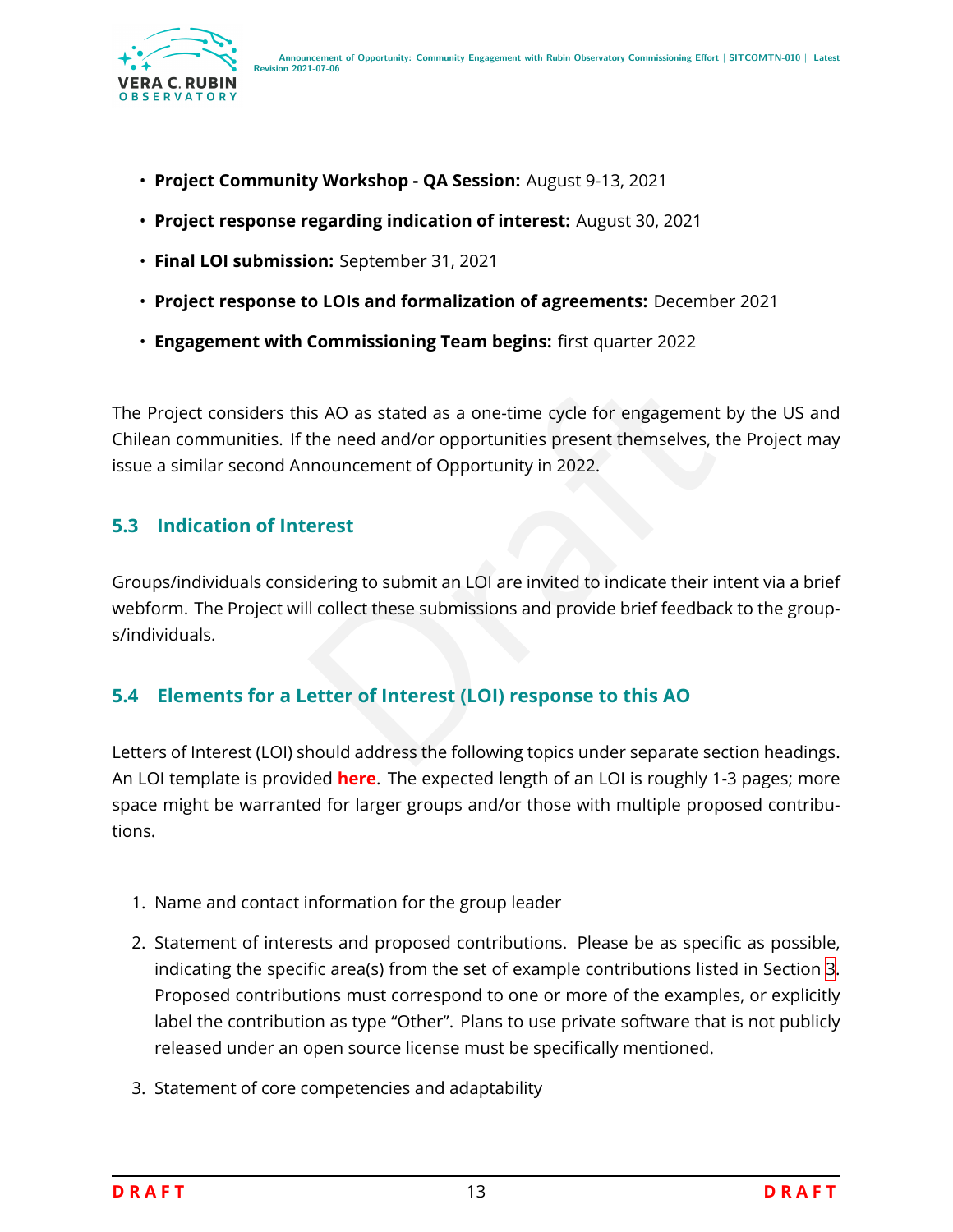

- Please mention current and previous engagement with the Rubin Observatory Project and/or LSST Science Collaborations, experience with and/or contributions to the Rubin Science Pipelines, and familiarity with hardware and/or software components of the Rubin Observatory system.
- Please mention expertise, experience, prior work relevant to the specific intended area(s) of contribution.
- 4. Summary of personnel involved. For each individual, please include career stage, FTE availability for Rubin commissioning related work in calendar years 2022 and 2023.
- 5. Description of any support and resources available to each individual if they are necessary to complete their contributions and plans (e.g., salary/stipend, travel and local accommodation). Note that analysis of commissioning data is expected to be done using Project computing resources.
- 6. Description of any additional resources that are needed to fulfill your proposed contributions. To support this AO, the Project has limited funding for travel to and local accommodation at key activity centers: Tucson, Chile and SLAC. Regrettably, the Project does not have funding for stipend or supplemental salary support.
- n commissioning related work in calendar years 2022 an<br>support and resources available to each individual if th<br>their contributions and plans (e.g., salary/stipend, trav<br>dote that analysis of commissioning data is expected 7. Rubin is committed to providing opportunities for diverse and traditionally underrepresented groups. Please indicate how your proposed contribution will align with this commitment, for example, intent to provide training experience to early career scientists, a staffing profile that will contribute to the diversity of the Commissioning Team, and/or how an inclusive workplace culture will be implemented.

#### <span id="page-17-0"></span>**5.5 LOI Submission**

<span id="page-17-1"></span>The LOI material should be submitted as a single PDF document at this **website.**

#### **5.6 Evaluation Criteria**

LOIs will be evaluated by members of the Rubin Observatory System Integration, Test, and Commissioning leadership team, in consultation with topical domain experts on the Project.

LOIs will be evaluated based on the following criteria: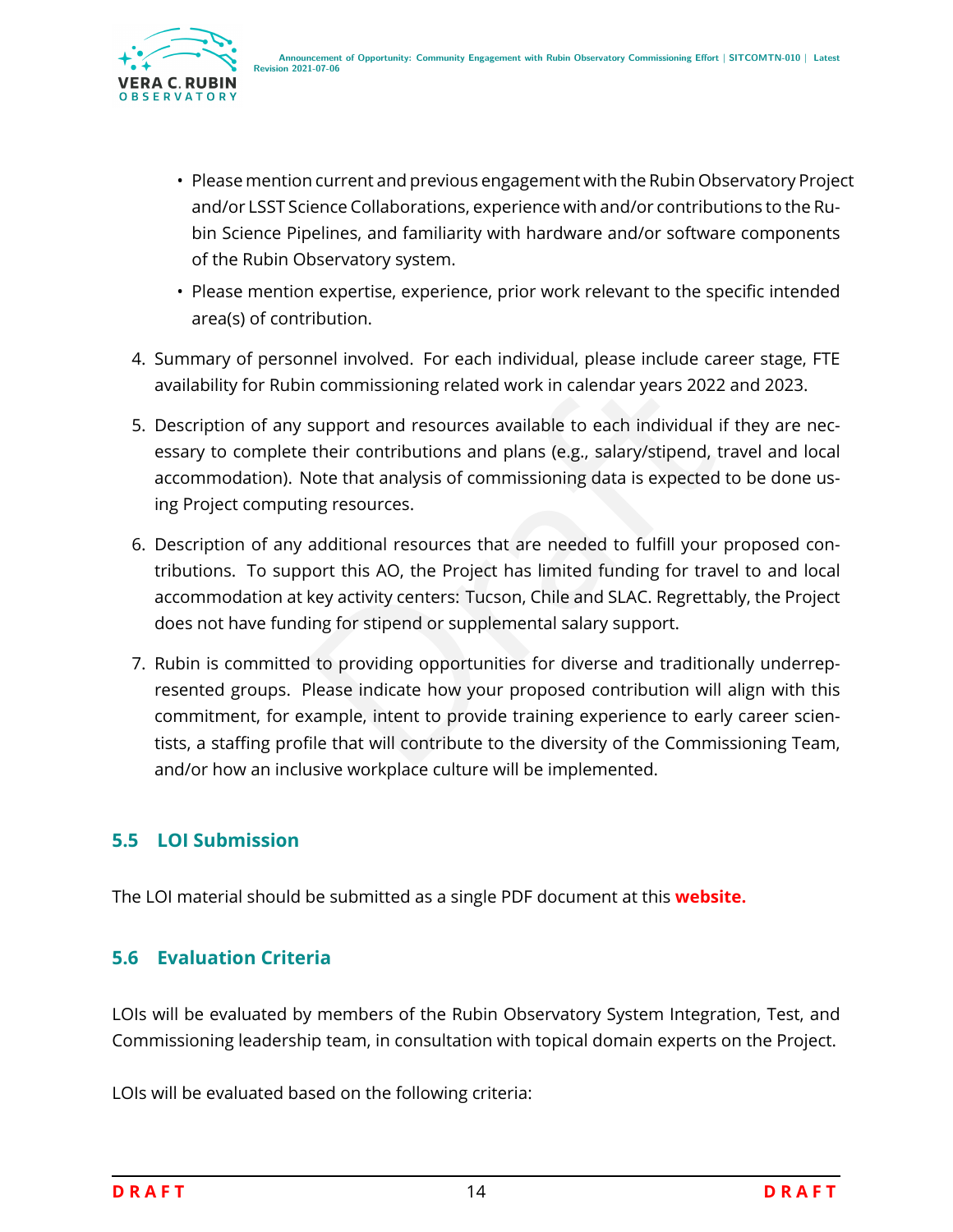

- Alignment of the proposed value-added contributions with Project goals to facilitate a smooth transition to LSST operations.
- The assessed capability of the individual or group to apply their domain expertise to efficiently complete the intended valued-added contributions to the commissioning effort.
- Previous engagement with the Rubin Observatory Project and/or Rubin science community.
- Previous experience with commissioning as well as technical and/or science validation of other instruments/facilities (see core competencies below).
- e with commissioning as well as technical and/or sciencets/facilities (see core competencies below).<br>
her relevant resources available to support the propose<br>
ne training and preparation of the next generation of<br>
lude div • Financial and/or other relevant resources available to support the proposed contribution.
- Contributions to the training and preparation of the next generation of observatory builders.
- Commitment to include diverse staff.

#### <span id="page-18-0"></span>**5.7 Core Competencies**

Example core competencies sought:

- Experience commissioning other large scientific instruments, experiments, or projects
- Optical/NIR astronomical image analysis
	- **–** Technical pixel properties from the instrument
	- **–** Instrument signature removal bias subtraction, flat-fielding, correction to "brighter fatter effects" and other sensor anomalies and optical artifacts (e.g., ghosting or glints)
	- **–** PSF characterization
	- **–** Visualization
- Scientific analysis for example:
	- **–** Photo-z estimation
	- **–** PSF shear measurements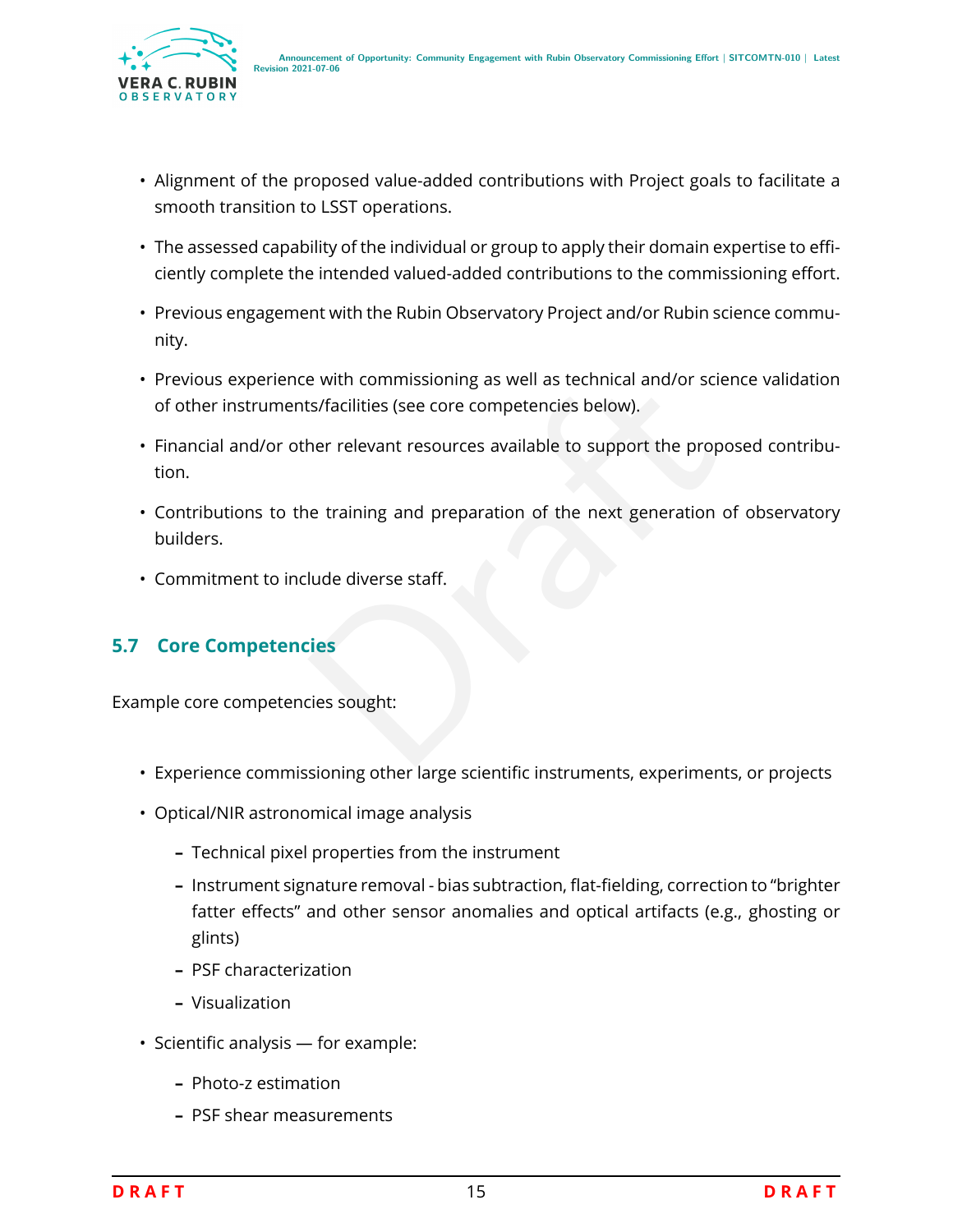

- **–** Photometric calibration and analysis
- **–** Astrometry
- **–** Moving and transient objects
- **–** Low surface brightness
- Database and statistical investigations
	- **–** Machine learning, artificial intelligence, neural networks
	- **–** Anomaly detection
	- **–** Trend analysis
- Technical and observational astronomy
	- **–** Observation planning and execution
	- **–** Telescope optical properties, e.g., alignment and active optics
	- **–** Technical imaging characteristics pixel level
	- **–** Spectral filter properties

## <span id="page-19-0"></span>**A Appendix: Data Previews from Commissioning**

Transformal<br>
Stational astronomy<br>
Standard Properties, e.g., alignment and active optics<br>
Standard Previews From Commissioning<br>
The Data Previews is provided as contextual information<br>
The Data Previews is provided as cont The following description of the Data Previews is provided as contextual information. This AO has a distinct purpose from the Data Previews (see Section [2\)](#page-4-1).

The Rubin Observatory Operations team is carrying out a series of pre-LSST data release scenarios, called "Data Previews," to help the team and the LSST Science Community prepare for the full survey. While the first Data Preview, DP0, is based on simulated LSST Camera data, the subsequent previews DP1 and DP2 will make the Project's commissioning data available to the community. DP1 is currently planned for northern Spring 2023 and will be based on images taken with the commissioning camera (ComCam). DP2 is currently planned for northern Winter 2023-2024 and will be based on the science validation images taken with LSST Cam. In each Data Preview, all the various data products output by the Project's processing pipelines will be released together and made available to the community by the Operations team after a suitable period of testing by the Rubin System Integration and Commissioning (SIT-Com) Verification and Validation team. In DP1, the Project plans to run the prompt processing pipeline, but retain its products for internal use only (including testing of the community alert Brokers).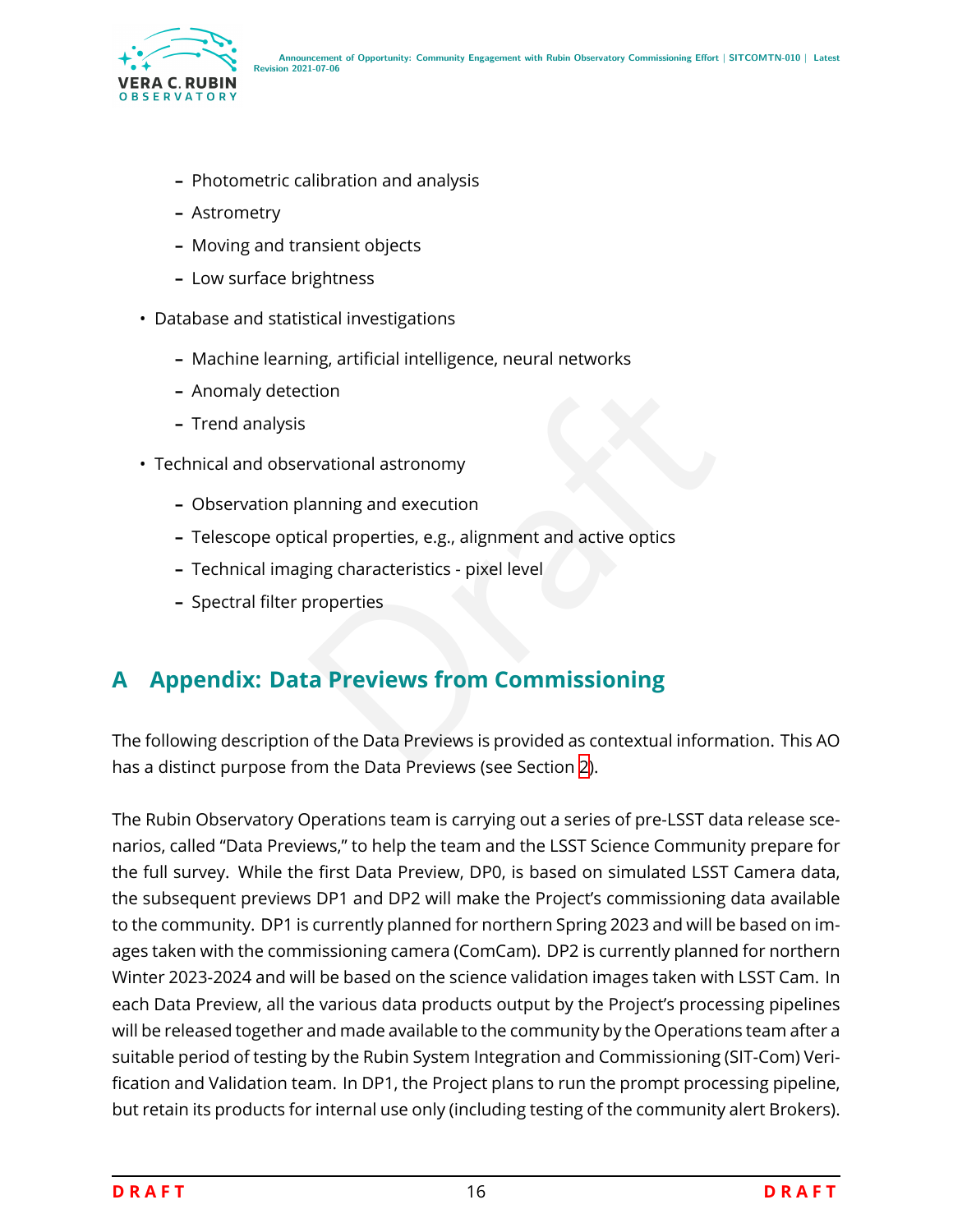

Standard predefined Alerts (produced during the campaign but then archived for later use) and other prompt products will be part of the DP1 data release. In DP2, a limited Alert stream will be provided to the community Brokers in close to real time, and these Alert packets will also be queryable in the prompt product database in the same way they would be during survey operations. Products from the Data Release Processing will only become available at the data releases.

Data Release 1 based on the first 6 months of LSST data is currently planned for northern Fall 2024 and Data Release 2 based on LSST Year 1 data is currently planned for northern Spring 2025.

| 2024 and Data Release 2 based on LSST Year 1 data is currently planned for northern Spring<br>2025. |                                               |                               |                          |                           |                                   |                     |
|-----------------------------------------------------------------------------------------------------|-----------------------------------------------|-------------------------------|--------------------------|---------------------------|-----------------------------------|---------------------|
| Data releases will occur no earlier than the dates described in the release scenario above          |                                               |                               |                          |                           |                                   |                     |
| and summarized in Figure A. The schedule as currently estimated has an uncertainty of 2-3           |                                               |                               |                          |                           |                                   |                     |
| months, with the releases likely occurring later than the indicated dates.                          |                                               |                               |                          |                           |                                   |                     |
| Rubin Baseline Data Release Scenario                                                                | <b>Jun 2021</b>                               | <b>Sep 2022</b>               | <b>Mar 2023</b>          | <b>Dec 2023</b>           | Sep 2024                          | <b>Mar 2025</b>     |
|                                                                                                     | <b>DP0.1</b>                                  | <b>DP0.2</b>                  | DP <sub>1</sub>          | DP <sub>2</sub>           | DR <sub>1</sub>                   | DR <sub>2</sub>     |
| <b>Data Product</b>                                                                                 | Simulated<br>Sky<br>Survey<br>DC <sub>2</sub> | Reproces<br>sed DC2<br>Survey | ComCam<br>On-Sky<br>Data | LSSTCam<br>On-Sky<br>Data | LSST<br>First 6<br>Months<br>Data | LSST Year<br>1 Data |
| DRP Processed Visit Images and Visit Catalogs                                                       |                                               |                               |                          |                           | $\overline{\checkmark}$           |                     |
| <b>DRP Coadded Images</b>                                                                           |                                               |                               |                          |                           | $\checkmark$                      |                     |
| DRP Object and ForcedSource Catalogs                                                                |                                               |                               |                          |                           | $\checkmark$                      |                     |
| DRP Difference Images and DIASources                                                                |                                               |                               |                          |                           | $\checkmark$                      |                     |
| <b>DRP DIAObject Catalogs</b>                                                                       |                                               |                               |                          |                           | $\overline{\checkmark}$           |                     |
| PP Processed Visit Images                                                                           | П                                             |                               |                          |                           | $\checkmark$                      |                     |
| PP Difference Images                                                                                | ⊓                                             |                               |                          |                           | $\overline{\mathsf{v}}$           |                     |
| PP Catalogs (DIASources, DIAObjects, DIAForcedSources)                                              | □                                             |                               |                          |                           | $\checkmark$                      |                     |
| PP Alerts (Canned)                                                                                  | □                                             |                               |                          |                           | $\blacktriangledown$              |                     |
| PP Alerts (Live, Brokered)                                                                          | П                                             |                               |                          |                           | $\checkmark$                      |                     |
| PP SSP Catalogs                                                                                     |                                               |                               |                          |                           |                                   |                     |
| <b>DRP SSP Catalogs</b>                                                                             | П                                             |                               |                          |                           |                                   |                     |

## <span id="page-20-0"></span>**B References**

<span id="page-20-1"></span>**[RDO-013]**, Blum, R., the Rubin Operations Team, 2020, *Vera C. Rubin Observatory Data Policy*, RDO-013, URL <https://ls.st/RDO-013>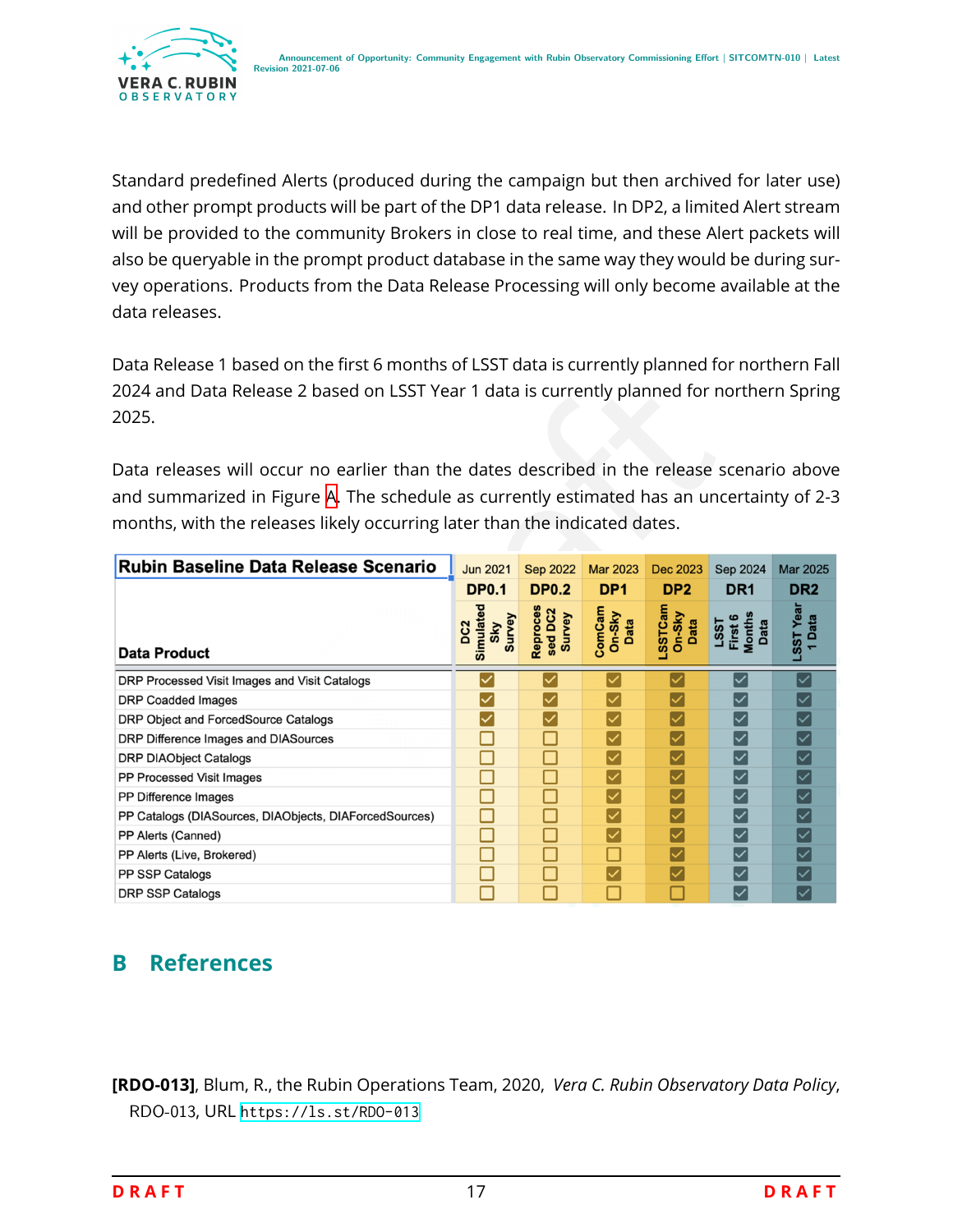

- <span id="page-21-3"></span>**[SITCOMTN-005]**, Claver, C., Bauer, A., Bechtol, K., et al., 2021, *Construction Completeness and* Operations Readiness Criteria, SITCOMTN-005, URL https://sitcomtn-005.1sst.io/, SITCOM Technical Note
- <span id="page-21-1"></span>**[LSE-29]**, Claver, C.F., The LSST Systems Engineering Integrated Project Team, 2017, *LSST System Requirements (LSR)*, LSE-29, URL <https://ls.st/LSE-29>
- <span id="page-21-2"></span>**[LSE-30]**, Claver, C.F., The LSST Systems Engineering Integrated Project Team, 2018, *Observatory System Specifications (OSS)*, LSE-30, URL <https://ls.st/LSE-30>
- **[DMTN-049]**, Graham, M.L., 2018, *LSST DRP (Level 2) Catalog Photometric Redshifts* , DMTN-049 , URL <https://dmtn-049.lsst.io> , LSST Data Management Technical Note
- <span id="page-21-5"></span>**[LPM-162]**, Project Science Team, 2015, *Project Publication Policy*, LPM-162, URL [https://ls.](https://ls.st/LPM-162) [st/LPM-162](https://ls.st/LPM-162)

<span id="page-21-4"></span>

|                                 | [DMTN-049], Graham, M.L., 2018, LSST DRP (Level 2) Catalog Photometric Redshifts, DMTN-04<br>URL https://dmtn-049.lsst.io,<br><b>LSST Data Management Technical Note</b> |
|---------------------------------|--------------------------------------------------------------------------------------------------------------------------------------------------------------------------|
| $st/LPM-162$<br><b>Acronyms</b> | [LPM-162], Project Science Team, 2015, Project Publication Policy, LPM-162, URL https://1s                                                                               |
|                                 |                                                                                                                                                                          |
| Acronym                         | <b>Description</b>                                                                                                                                                       |
| <b>CBP</b>                      | <b>Collimated Beam Projector</b>                                                                                                                                         |
| ComCam                          | The commissioning camera is a single-raft, 9-CCD camera that will be in-                                                                                                 |
|                                 | stalled in LSST during commissioning, before the final camera is ready.                                                                                                  |
| DP <sub>0</sub>                 | Data Preview 0                                                                                                                                                           |
| DP1                             | Data Preview 1                                                                                                                                                           |
| DP <sub>2</sub>                 | Data Preview 2                                                                                                                                                           |
| DR <sub>1</sub>                 | Data Release 1                                                                                                                                                           |
| <b>FTE</b>                      | Full-Time Equivalent                                                                                                                                                     |
| <b>LPM</b>                      | <b>LSST Project Management (Document Handle)</b>                                                                                                                         |
| <b>LSE</b>                      | <b>LSST Systems Engineering (Document Handle)</b>                                                                                                                        |
| <b>LSST</b>                     | Legacy Survey of Space and Time (formerly Large Synoptic Survey Tele-                                                                                                    |
|                                 | scope)                                                                                                                                                                   |
| <b>NIR</b>                      | Near Infrared                                                                                                                                                            |
| OSI                             | open systems interconnect                                                                                                                                                |
| <b>PDF</b>                      | <b>Portable Document Format</b>                                                                                                                                          |
| <b>PSF</b>                      | Point Spread Function                                                                                                                                                    |
|                                 |                                                                                                                                                                          |

#### <span id="page-21-0"></span>**C Acronyms**